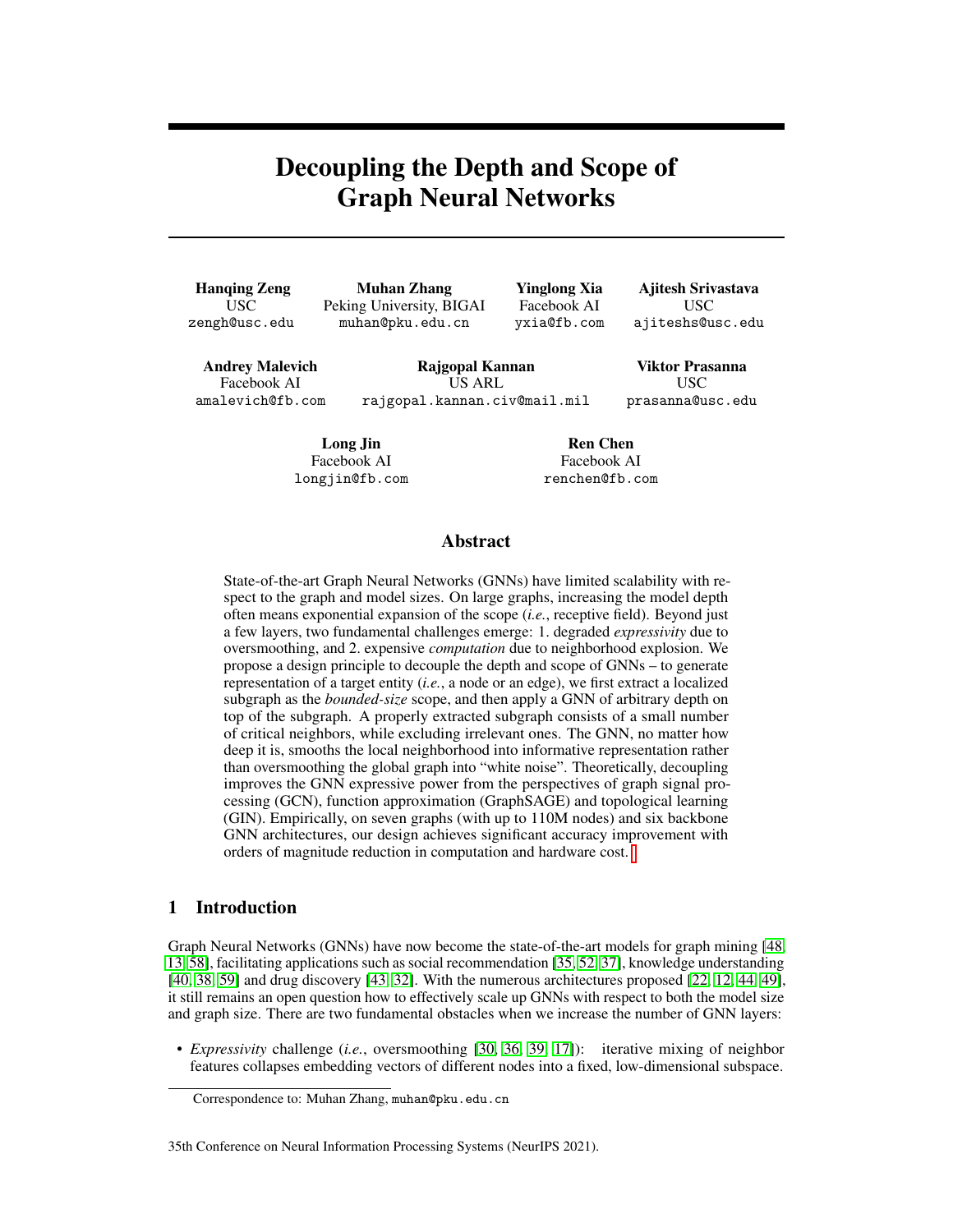• *Scalability* challenge (*i.e.*, neighbor explosion [\[7,](#page-10-3) [8,](#page-10-4) [9,](#page-10-5) [55\]](#page-13-2)): recursive expansion of multi-hop neighborhood results in exponentially growing receptive field size (and thus computation cost).

To address the expressivity challenge, most remedies focus on neural architecture exploration: [\[44,](#page-12-6) [12,](#page-10-1) [49,](#page-12-7) [29\]](#page-11-5) propose more expressive aggregation functions when propagating neighbor features. [\[50,](#page-12-9) [28,](#page-11-6) [18,](#page-11-7) [34,](#page-11-8) [1,](#page-10-6) [33,](#page-11-9) [31\]](#page-11-10) use residue-style design components to construct flexible and dynamic receptive fields. Among them, [\[50,](#page-12-9) [28,](#page-11-6) [18\]](#page-11-7) use skip-connection across multiple GNN layers, and [\[34,](#page-11-8) [1,](#page-10-6) [33,](#page-11-9) [31\]](#page-11-10) encourage multi-hop message passing within each single layer. As for the scalability challenge, sampling methods have been explored to improve the training speed and efficiency. Importance based layer-wise sampling [\[8,](#page-10-4) [7,](#page-10-3) [61\]](#page-13-3) and subgraph-based sampling [\[54,](#page-13-4) [9,](#page-10-5) [55\]](#page-13-2) alleviate neighbor explosion, while preserving training accuracy. Unfortunately, such sampling methods cannot be naturally generalized to inference without accuracy loss (see also Section [4\)](#page-6-0).

The above lines of research have only guided us to partial solutions. Yet what is the root cause of both the expressivity and scalability challenges? Setting aside the design of GNN architectures or sampling schemes, we provide an alternative perspective by interpretting the *data* in a different way.

**Two views on the graph.** Given an input graph G with node set V, the most straightforward way to understand  $\mathcal G$  is by viewing it as a single *global* graph. So any two nodes u and v belong to the same  $G$ , and if u and v lie in the same connected component, they will ultimately see each other in their own neighborhood no matter how far away u and v are. Alternative to the above *global* view, we can take a *local* view on G. For each node v, there is a *latent*  $G_{[v]}$  surrounding it which captures the characteristics of just  $v$  itself. The full  $G$  is *observed* (by the data collection process) as the union of all such  $\mathcal{G}_{[v]}$ . Consequently,  $\mathcal{V}_{[v]}$  rather than  $\mathcal V$  defines v's neighborhood: if  $u \notin \mathcal V_{[v]}$ , v will never consider  $u$  as a neighbor. Our "decoupling" design is based on the local view.

Scope of GNNs. Both the expressivity and scalability challenges are closely related to the enlargement of the GNN's scope (*i.e.*, receptive field). More importantly, how we define the scope is determined by how we view  $G$ . With the global view above, an  $L$ -layer GNN has the scope of the full L-hop neighborhood. With the local view, the GNN scope is simply  $\mathcal{V}_{[v]}$  regardless of the GNN depth. The two existing lines of research, one on architectural exploration and the other on sampling, both take the *global* view. Consequently, the depth (*i.e.*, number of layers) and scope of such GNNs are *tightly coupled*. Such coupling significantly limits the design space exploration of GNNs with various depths [\[53\]](#page-13-5). Consider the example of ogbn-products, a medium-scale graph in Open Graph Benchmark [\[16\]](#page-10-7). The average number of 4-hop neighbors is around 0.6M, corresponding to 25% of the full graph size. To generate representation of a single target node, a 4-layer coupled GNN needs to propagate features from the 0.6M neighbors. Such propagation can be inefficient or even harmful since most nodes in the huge neighborhood would be barely relevant to the target node.

**Decoupling the GNN depth and scope.** Taking the local view on  $\mathcal{G}$ , we propose a general design principle to decouple the GNN depth and scope. To generate the representation of the target node  $v$ , we first extract from G a small subgraph  $\mathcal{G}_{[v]}$  surrounding v. On top of  $\mathcal{G}_{[v]}$ , we apply a GNN whose number of layers and message passing functions can be flexibly chosen. "Decoupling" means we treat the scope extraction function and GNN depth as two independently tuned parameters – effectively we introduce a new dimension in the GNN design space. We intuitively illustrate the benefits of decoupling by an example GNN construction, where the scope is the L-hop neighborhood and depth is  $L'$   $(L' > L)$ . When we use more layers  $(L')$  than hops  $(L)$ , each pair of subgraph nodes may exchange messages multiple times. The extra message passing helps the GNN better absorb and embed the information within scope, and thus leads to higher expressivity. We further justify the above intuition with multifaceted theoretical analysis. From the graph signal processing perspective, we prove that decoupled-GCN performs local-smoothing rather than oversmoothing, as long as the scopes of different target nodes are different. From the function approximation perspective, we construct a linear target function on neighbor features and show that decoupling the GraphSAGE model reduces the function approximation error. From the topological learning perspective, we apply deep GIN-style message passing to differentiate non-regular subgraphs of a regular graph. As a result, our model is more powerful than the 1-dimensional Weisfeiler-Lehman test [\[41\]](#page-12-10).

Practical implementation: SHADOW-GNN. The decoupling principle leads to a practical implementation, SHADOW-GNN: Decoupled GNN on a shallow subgraph. In SHADOW-GNN, the scope is a shallow yet informative subgraph, only containing a fraction of the 2- or 3-hop neighbors of  $\mathcal{G}$  (see Section [5\)](#page-7-0). On the other hand, the model of SHADOW-GNN is deeper (*e.g.*,  $L' = 5$ ). To efficiently construct the shallow scope on commodity hardware, we propose various subgraph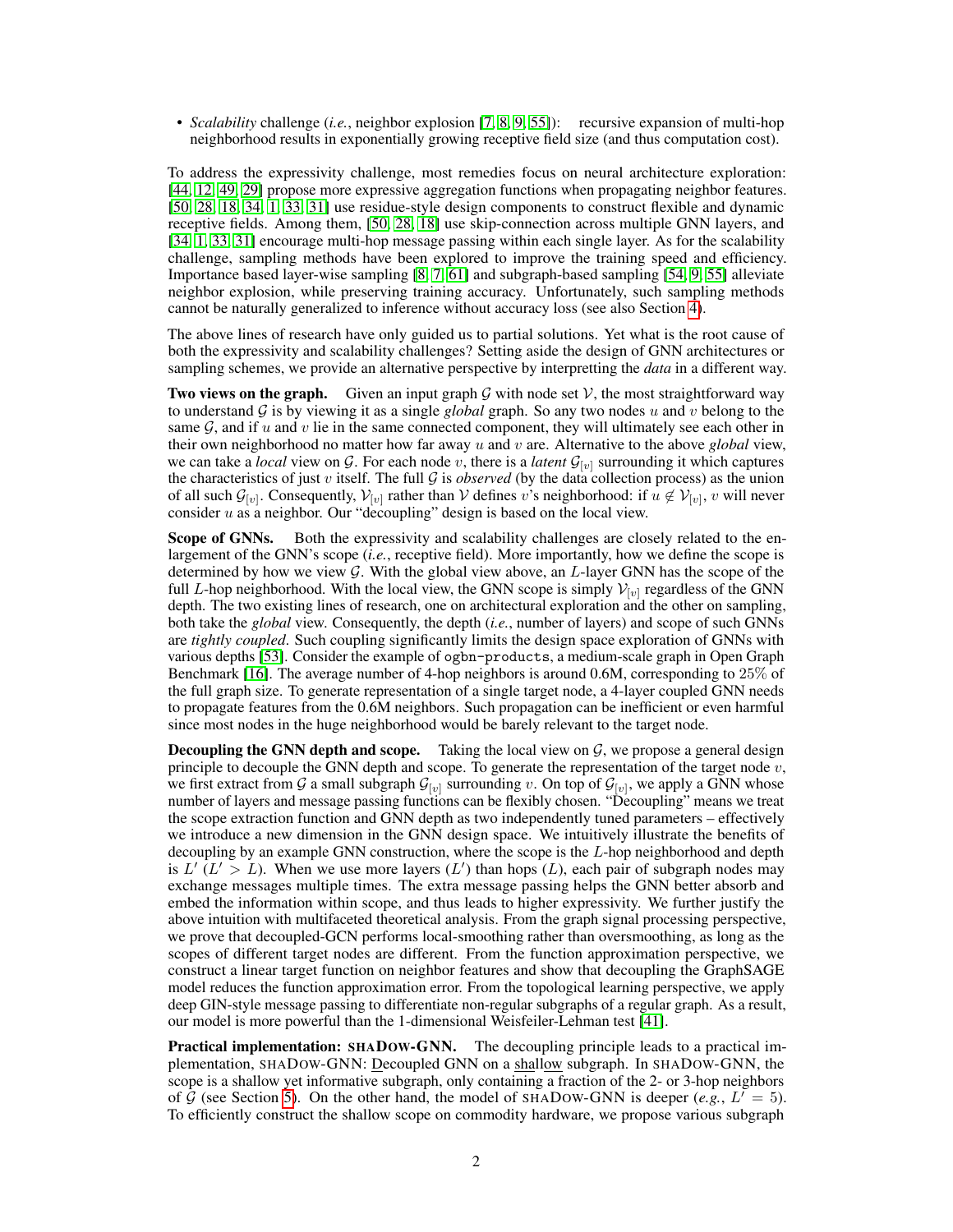extraction functions. To better utilize the subgraph node embeddings after deep message passing, we propose neural architecture extensions such as pooling and ensemble. Empirically, our "decoupling" design improves both the accuracy and scalability. On seven benchmarks (including the largest ogbn-papers100M graph with 111M nodes) and across two graph learning tasks, SHADOW-GNNs achieve significant accuracy gains compared to the original models. Meanwhile, the computation and hardware costs are reduced by orders of magnitude. Our code is available at [https://github.com/facebookresearch/shaDow\\_GNN](https://github.com/facebookresearch/shaDow_GNN)

## 2 Preliminaries

Let  $\mathcal{G}(\mathcal{V}, \mathcal{E}, \mathbf{X})$  be an undirected graph, with node set  $\mathcal{V}$ , edge set  $\mathcal{E} \subseteq \mathcal{V} \times \mathcal{V}$  and node feature matrix  $X \in \mathbb{R}^{|\mathcal{V}| \times d}$ . Let  $\mathcal{N}_v$  denote the set of v's direct neighbors in G. The  $u^{\text{th}}$  row of X corresponds to the length-d feature of node u. Let A be the adjacency matrix of G where  $A_{u,v} = 1$  if edge  $(u, v) \in \mathcal{E}$ and  $A_{u,v} = 0$  otherwise. Let  $D$  be the diagonal degree matrix of  $A$ . Denote  $\widetilde{A} = D_*^{-\frac{1}{2}} A_* D_*^{-\frac{1}{2}}$  as the adjacency matrix after symmetric normalization ("\*" means augmented with self-edges), and  $\hat{A} = D^{-1}A$  (or  $D^{-1}_sA_*$ ) as the one after random walk normalization. Let subscript "[u]" mark the quantities corresponding to a subgraph surrounding node  $u$ . For example, the subgraph itself is  $G_{[u]}$ . Subgraph matrices  $X_{[v]}$  and  $A_{[v]}$  have the same dimension as the original X and A. Yet, row vector  $\big[\boldsymbol{X}_{[v]}\big]_{u} = \boldsymbol{0}$  for  $u \not\in \mathcal{V}_{[v]}.$  Element  $\big[\boldsymbol{A}_{[v]}\big]_{u,w} = 0$  if either  $u \not\in \mathcal{V}_{[v]}$  or  $w \not\in \mathcal{V}_{[v]}.$ For an L-layer GNN, let superscript " $(\ell)$ " denote the layer- $\ell$  quantities. Let  $d^{(\ell)}$  be the number of channels for layer  $\ell; H^{(\ell-1)} \in \mathbb{R}^{|\mathcal{V}| \times d^{(\ell-1)}}$  and  $H^{(\ell)} \in \mathbb{R}^{|\mathcal{V}| \times d^{(\ell)}}$  be the input and output features. So  $H^{(0)} = X$  and  $d^{(0)} = d$ . Further, let  $\sigma$  be the activation and  $W^{(\ell)}$  be the learnable weight. For example, a GCN layer performs  $\bm{H}^{(\ell)} = \sigma\left(\widetilde{\bm{A}}\bm{H}^{(\ell-1)}\bm{W}^{(\ell)}\right)$ . A GraphSAGE layer performs  $\bm{H}^{(\ell)} = \sigma \, \Big( \bm{H}^{(\ell-1)} \bm{W}_1^{(\ell)} + \widehat{\bm{A}} \bm{H}^{(\ell-1)} \bm{W}_2^{(\ell)} \Big).$ 

Our analysis in Section [3](#page-2-0) mostly focuses on the node classification task. Yet our design can be generalized to the link prediction task, as demonstrated by our experiments in Section [5.](#page-7-0)

**Definition 2.1.** (Depth of subgraph) Assume the subgraph  $\mathcal{G}_{[v]}$  is connected. The depth of  $\mathcal{G}_{[v]}$  is *defined as*  $\max_{u \in \mathcal{V}_{[v]} } d(u, v)$ , where  $d(u, v)$  denotes the shortest path distance from u to v.

The above definition enables us to make comparison such as "the GNN is deeper than the subgraph". For "decoupling the depth and scope", we refer to the model depth rather than the subgraph depth.

## <span id="page-2-0"></span>3 Decoupling the Depth and Scope of GNNs

"Decoupling the depth and scope of GNNs" is a design principle to improve the expressivity and scalability of GNNs without modifying the layer architecture. We name a GNN after decoupling a SHADOW-GNN (see Section [3.6](#page-6-1) for explanation of the name). Compared with a normal GNN, SHADOW-GNN contains an additional component: the subgraph extractor EXTRACT. To generate embedding of a target node v, SHADOW-GNN proceeds as follows: 1. We use EXTRACT  $(v, \mathcal{G})$  to return a connected  $\mathcal{G}_{[v]}$ , where  $\mathcal{G}_{[v]}$  is a subgraph containing v, and the depth of  $\mathcal{G}_{[v]}$  is L. 2. We build an L'-layer GNN on  $\mathcal{G}_{[v]}$  by treating  $\mathcal{G}_{[v]}$  as the *new* full graph and by ignoring all nodes / edges not in  $\mathcal{G}_{[v]}$ . So  $\mathcal{G}_{[v]}$  is the scope of SHADOW-GNN. The key point reflecting "decoupling" is that  $L' > L$ .

A normal GNN is closely related to a SHADOW-GNN. Under the normal setup, an L-layer GNN operates on the full G and propagates the influence from all the neighbors up to L hops away from  $v$ . Such a GNN is equivalent to a model where EXTRACT returns the full L-hop subgraph and  $L' = L$ .

We theoretical demonstrate how SHADOW-GNN improves expressivity from three different angles. On SHADOW-GCN (Section [3.1\)](#page-3-0), we come from the *graph signal processing* perspective. The GCN propagation can be interpreted as applying filtering on the node signals [\[47\]](#page-12-11). Deep models correspond to high-pass filters. Filtering the local graph  $\mathcal{G}_{[v]}$  preserves richer information than the global  $\mathcal{G}$ . On SHADOW-SAGE (Section [3.2\)](#page-4-0), we view the GNN as a *function approximator*. We construct a target function and study how decoupling reduces the approximation error. On SHADOW-GIN (Section [3.3\)](#page-4-1), we focus on learning *topological information*. We show that decoupling helps capture local graph structure which the 1D Weisfeiler-Lehman test fails to capture.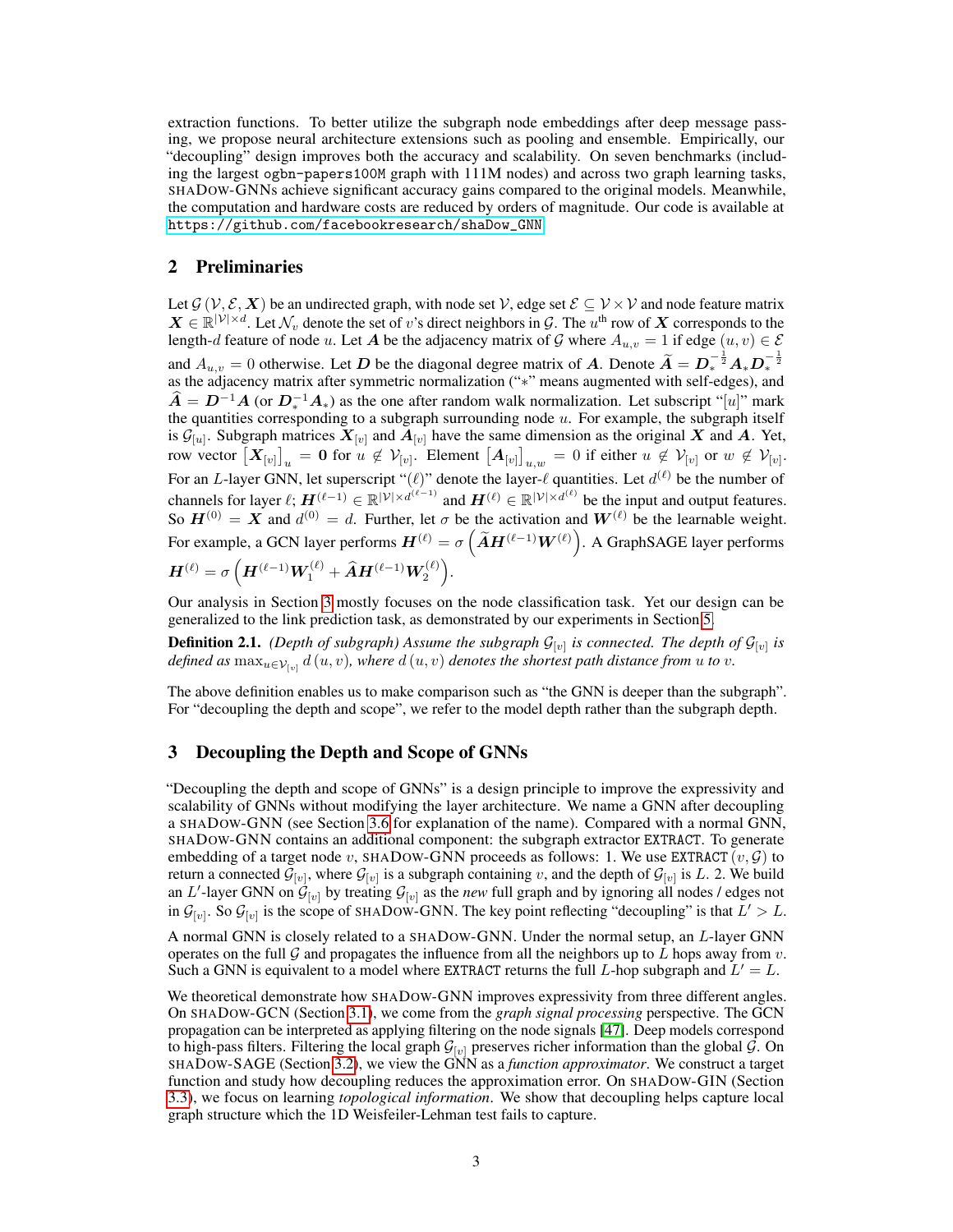#### <span id="page-3-0"></span>3.1 Expressivity Analysis on SHADOW-GCN: Graph Signal Processing Perspective

GCNs [\[22\]](#page-11-2) suffer from "oversmoothing" [\[30\]](#page-11-3) – Each GCN layer smooths the features of the direct (*i.e.*, 1-hop) neighbors, and many GCN layers smooths the features of the full graph. Eventually, such repeated smoothing process propagates to any target node just the averaged feature of all  $V$ . "Oversmoothing" thus incurs significant information loss by wiping out all local information.

Formally, suppose the original features  $X$  reside in a high-dimensional space  $\mathbb{R}^{|\mathcal{V}|\times d}$ . Oversmoothing pushes X towards a low-dimensional subspace  $\mathbb{R}^{|\mathcal{V}|\times d'}$ , where  $d' < d$ . Corresponding analysis comes from two perspectives: oversmoothing by *a deep GCN*, and oversmoothing by *repeated GCNstyle propagation*. The former considers the full neural network with non-linear activation, weight and bias. The later characterizes the aggregation matrix  $M = \lim_{L\to\infty} A^L X$ . It is shown that even with the vanilla architecture, a deep GCN with bias parameters does *not* oversmooth [\[17\]](#page-10-2). In addition, various tricks [\[60,](#page-13-6) [39,](#page-12-8) [34\]](#page-11-8) can prevent oversmoothing from the neural network perspective. However, a deep GCN still suffers from accuracy drop, indicating that the GCN-style propagation (rather than other GCN components like activation and bias) may be the fundamental reason causing difficulty in learning. Therefore, we study the asymptotic behavior of the aggregation matrix  $M$  under the normal and SHADOW design. In other words, here in Section [3.1,](#page-3-0) we ignore the non-linear activation and bias parameters. Such setup is consistent with many existing literature such as [\[30,](#page-11-3) [33,](#page-11-9) [34,](#page-11-8) [60\]](#page-13-6).

<span id="page-3-1"></span>Proposition 3.1. ∞ *number of feature propagation by* SHADOW-GCN *leads to*

$$
\boldsymbol{m}_{[v]} = \left[e_{[v]}\right]_v \cdot \left(e_{[v]}^\mathsf{T} \boldsymbol{X}_{[v]}\right) \tag{1}
$$

where  $\bm{e}_{[v]}$  is defined by  $\bigl[ e_{[v]} \bigr]_u = \sqrt{2}$  $\frac{\delta_{[v]}(u)}{\sum_{w \in \mathcal{V}_{\ell}} \delta_{[v]}}$  $\frac{v_{[v]}(u)}{w \in \mathcal{V}_{[v]}} \frac{\delta_{[v]}(u)}{\delta_{[v]}(w)}$ ;  $\delta_{[v]}(u)$  *returns the degree of u in*  $\mathcal{G}_{[v]}$  *plus 1.* 

**Oversmoothing by normal GCN propagation.** With a large enough  $L$ , the full  $L$ -hop neighborhood becomes V (assuming connected G). So  $\forall u, v$ , we have  $\mathcal{G}_{[u]} = \mathcal{G}_{[v]} = \mathcal{G}$ , implying  $e_{[u]} = e_{[v]}$ and  $X_{[u]} = X_{[v]} = X$ . From Proposition [3.1,](#page-3-1) the aggregation converges to a point where *no* feature and *little* structural information of the target is preserved. The only information in  $m_{[v]}$  is v's degree.

Local-smoothing by SHADOW-GCN propagation. With a fixed subgraph, no matter how many times we aggregate using  $A_{[v]}$ , the layers will not include the faraway irrelevant nodes. From Proposition [3.1,](#page-3-1)  $m_{[v]}$  is a linear combination of the neighbor features  $X_{[v]}$ . Increasing the number of layers only pushes the *coefficients* of each neighbor features to the stationary values. The *domain*  $X_{[v]}$ of such linear transformation is solely determined by EXTRACT and is independent of the model depth. Intuitively, if EXTRACT picks non-identical subgraphs for two nodes  $u$  and  $v$ , the aggregations should be different due to the different domains of the linear transformation. Therefore, SHADOW-GCN preserves *local* feature information whereas normal GCN preserves *none*. For structural information in  $m_{[v]}$ , note that  $e_{[v]}$  is a normalized degree distribution of the subgraph around v, and  $[e_{[v]}]_v$ indicates the role of the target node in the subgraph. By simply letting EXTRACT return the 1-hop subgraph,  $[e_{[v]}]_v$  alone already contains all the information preserved by a normal GCN, which is v<sup>'</sup>s degree in  $\tilde{\mathcal{G}}$ . For the general EXTRACT,  $e_{[v]}$  additionally reflects  $v$ 's ego-net structure. Thus, a deep SHADOW-GCN preserves more structural information than a deep GCN.

<span id="page-3-2"></span>**Theorem 3.2.** Let  $\overline{m}_{[v]} = \phi_{\mathcal{G}}(v) \cdot m_{[v]}$  where  $\phi_{\mathcal{G}}$  is any non-zero function only depending on the structural property of v. Let  $\mathcal{M} = \{\overline{\bm{m}}_{[v]} \mid v \in \mathcal{V}\}$ . Given G, EXTRACT and some continuous probability distribution in  $\mathbb{R}^{|\mathcal{V}|\times d}$  to generate  $X$ , then  $\overline{m}_{[v]}\neq\overline{m}_{[u]}$  if  $\mathcal{V}_{[u]}\neq\mathcal{V}_{[v]}$ , almost surely.

**Corollary 3.2.1.** Consider EXTRACT<sub>1</sub>, where  $\forall v \in V, |\mathcal{V}_{[v]}| \leq n$ . Then  $|\mathcal{M}| \geq \lceil \frac{|\mathcal{V}|}{n} \rceil$  $\frac{\mathcal{V}|}{n}$  a.s.

**Corollary 3.2.2.** *Consider EXTRACT*<sub>2</sub>*, where*  $\forall u, v \in V$ ,  $\mathcal{V}_{[v]} \neq \mathcal{V}_{[u]}$ *. Then*  $|\mathcal{M}| = |\mathcal{V}|$  *a.s.* 

Theorem [3.2](#page-3-2) proves SHADOW-GCN does not oversmooth: 1. A normal GCN pushes the aggregation of same-degree nodes to the same point, while  $SHADOW-GCN$  with  $EXTRACT<sub>2</sub>$  ensures any two nodes (even with the same degree) have different aggregation. 2. A normal GCN wipes out all information in  $X$  after many times of aggregation, while SHADOW-GCN always preserves feature information. Particularly, with  $\phi_g(v) = (\delta_{[v]}(v))^{-1/2}$ , a normal GCN generates only one unique value of  $\overline{m}$  for all v. By contrast, SHADOW-GNN generates  $|V|$  different values for any  $\phi_G$  function.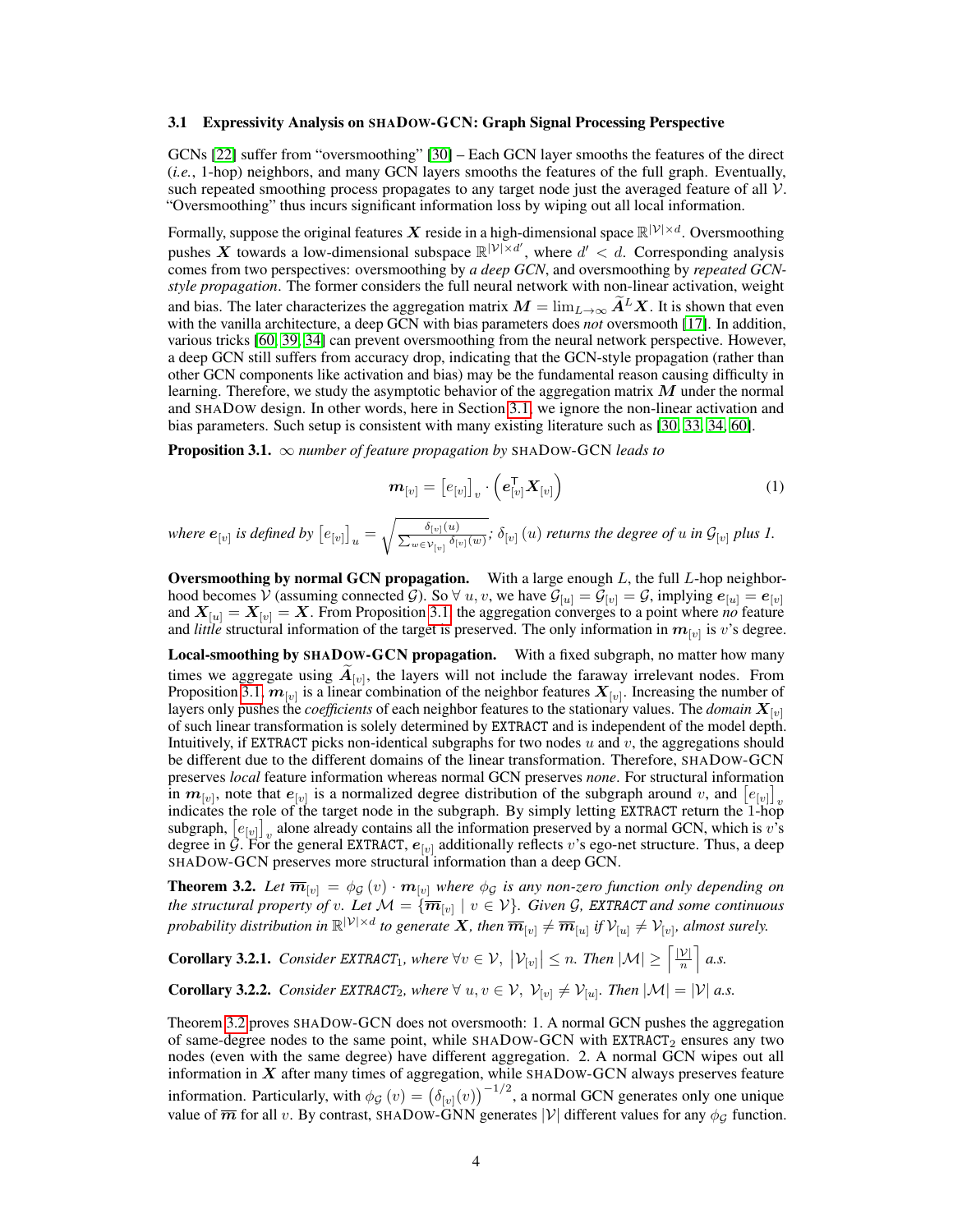#### <span id="page-4-0"></span>3.2 Expressivity Analysis on SHADOW-SAGE: Function Approximation Perspective

We compare the expressivity by showing 1. SHADOW-SAGE can express all functions GraphSAGE can, and 2. SHADOW-SAGE can express some function GraphSAGE cannot. Recall, a GraphSAGE layer performs the following:  $\boldsymbol{h}_v^{(\ell)} = \sigma \left( \left( \boldsymbol{W}_1^{(\ell)} \right)^{\mathsf{T}} \boldsymbol{h}_v^{(\ell-1)} + \left( \boldsymbol{W}_2^{(\ell)} \right)^{\mathsf{T}} \left( \frac{1}{|\mathcal{N}_v|} \sum_{u \in \mathcal{N}_v} \boldsymbol{h}_u^{(\ell-1)} \right) \right)$ We can prove Point 1 by making an  $L'$ -layer SHADOW-SAGE identical to an  $L$ -layer GraphSAGE with the following steps: 1. let EXTRACT return the full *L*-hop neighborhood, and 2. set  $W_1^{(\ell)} = I$ ,  $W_2^{(\ell)} = 0$  for  $L + 1 \leq \ell \leq L'$ . For point 2, we consider a target function:  $\tau(X, \mathcal{G}_{[v]}) =$  $C \cdot \sum_{u \in \mathcal{V}_{[v]}} \delta_{[v]}(u) \cdot x_u$  for some neighborhood  $\mathcal{G}_{[v]}$ , scaling constant  $C$  and  $\delta_{[v]}(u)$  as defined in Proposition [3.1.](#page-3-1) An expressive model should be able to learn well this simple linear function  $\tau$ .

GraphSAGE cannot learn  $\tau$  accurately, while SHADOW-SAGE can. We first show the GraphSAGE case. Let the depth of  $\mathcal{G}_{[v]}$  be L. Firstly, we need GraphSAGE to perform message passing for exactly L times (where such a model can be implemented by, *e.g.*, L layers or L' layers with  $W_2 = 0$  for  $L' - L$  layers). Otherwise, the extra  $L' - L$  message passings will propagate influence from nodes  $v' \notin V_{[v]}$ , violating the condition that  $\tau$  is independent of  $v'$ . Next, suppose GraphSAGE can learn a function  $\zeta$  such that on some  $\mathcal{G}'_{[v]},$  we have  $\zeta\left(\mathcal{G}'_{[v]}\right)=\tau\left(\mathcal{G}'_{[v]}\right)$ . We construct another  $\mathcal{G}''_{[v]}$  by adding an extra edge e connecting two depth-L nodes in  $\mathcal{G}'_{[v]}$ . Edge e changes the degree distribution  $\delta_{[v]}(\cdot)$ , and thus  $\tau\left(\mathcal{G}_{[v]}'\right)\neq\tau\left(\mathcal{G}_{[v]}''\right)$ . On the other hand, there is no way for GraphSAGE to propagate the influence of edge e to the target v, unless the model performs at least  $L + 1$  message passings. So  $\zeta\left(\mathcal{G}_{[v]}'\right)=\zeta\left(\mathcal{G}_{[v]}''\right)$  regardless of the activation function and weight parameters. Therefore,  $\zeta\neq\tau.$ 

For SHADOW-SAGE, let EXTRACT return  $\mathcal{G}_{[v]}$ . Then the model can output  $\zeta' = \left[ \widehat{A}^{L'}_{[v]} X \right]$ after  $v$ <sub>i</sub>:

we 1. set  $W_1^{(\ell)} = 0$  and  $W_2^{(\ell)} = I$  for all layers, and 2. either remove the non-linear activation or bypass ReLU by shifting  $X$  with bias. With known results in Markov chain convergence theorem [\[27\]](#page-11-11), we derive the following theorem by analyzing the convergence of  $\hat{A}_{[v]}^{L'}$  when  $L' \to \infty$ .

Theorem 3.3. SHADOW-SAGE *can approximate* τ *with error decaying exponentially with depth.*

We have the following conclusions from above: 1. SHADOW-SAGE is more expressive than Graph-SAGE. 2. appropriate EXTRACT function improves SHADOW-GNN expressivity, 3. There exists cases where it may be desirable to set the SHADOW-GNN depth much larger than the subgraph depth.

#### <span id="page-4-1"></span>3.3 Expressivity Analysis on SHADOW-GIN: Topological Learning Perspective

While GCN and GraphSAGE are popular architectures in practice, they are not the theoretically most discriminative ones. The work in [\[49\]](#page-12-7) establishes the relation in discriminativeness between GNNs and 1-dimensional Weisfeiler-Lehman test (*i.e.*, 1-WL). And GIN [\[49\]](#page-12-7) is an example architecture achieving the same discriminativeness as 1-WL. We show that applying the decoupling principle can further improve the discriminativeness of such GNNs, making them more powerful than 1-WL.

1-WL is a graph isomorphism test aiming at distinguishing graphs of different structures. A GNN as expressive as 1-WL thus well captures the topological property of the target node. While 1-WL is already very powerful, it may still fail in some cases. *e.g.*, it cannot distinguish certain non-isomorphic, *regular* graphs. To understand why SHADOW-GNN works, we first need to un-

<span id="page-4-2"></span>

Figure 1: Example 3-regular graph and the 1-hop subgraphs of the target nodes  $u$  and  $v$ .

derstand why 1-WL fails. In a regular graph, all nodes have the same degree, and thus the "regular" property describes a *global* topological symmetry among nodes. Unfortunately, 1-WL (and the corresponding normal GNN) also operates *globally* on G. Intuitively, on two different regular graphs, there is no way for 1-WL (and the normal GNN) to assign different labels by breaking such symmetry.

On the other hand, SHADOW-GNN can break such symmetry by applying decoupling. In Section [1,](#page-0-0) we have discussed how SHADOW-GNN is built from the *local* perspective on the full graph. The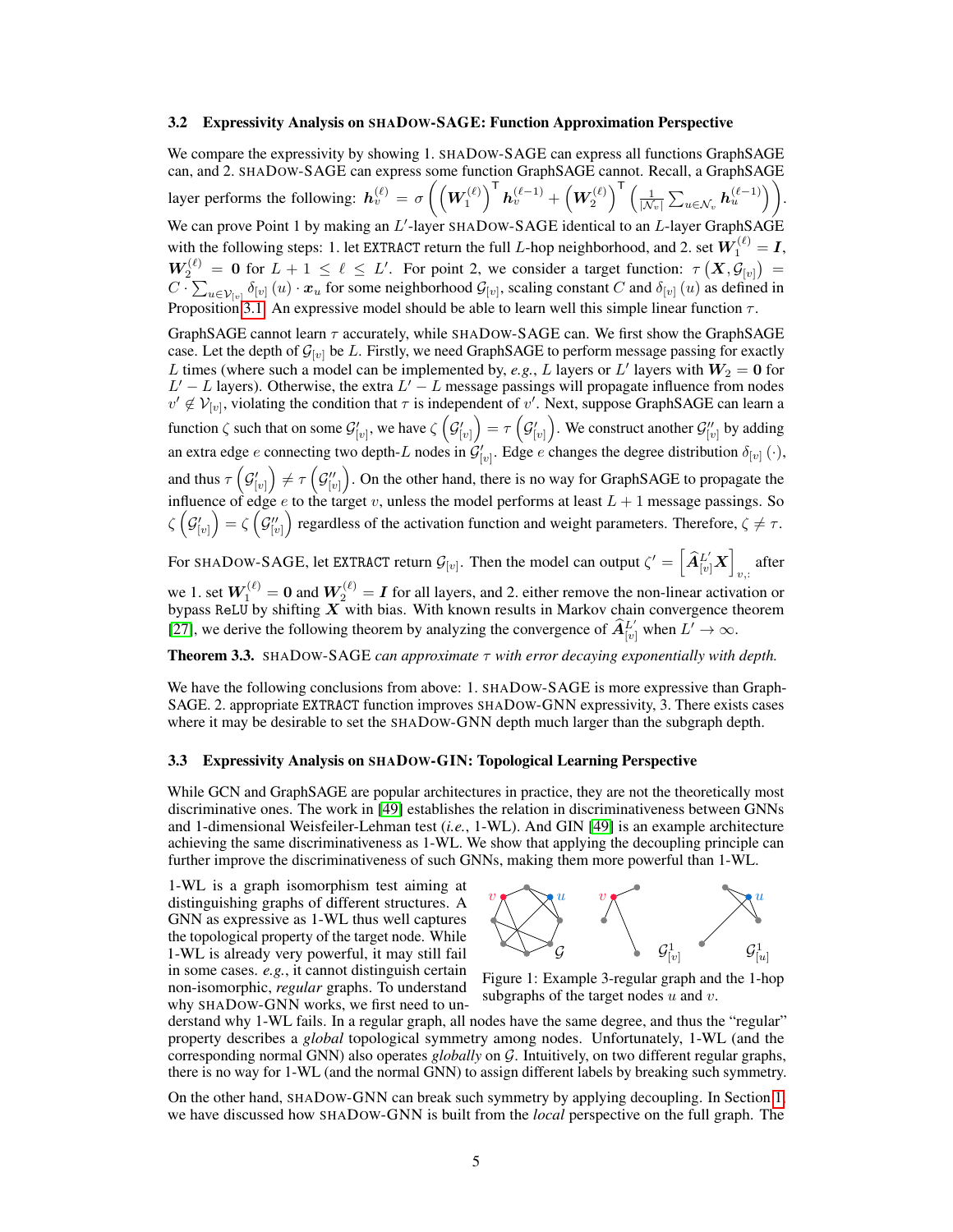key property benefiting SHADOW-GNN is that *a subgraph of a regular graph may not be regular*. Thus, SHADOW-GNN can distinguish nodes in a regular graph with the non-regular subgraphs as the scope. We illustrate the intuition with the example in Figure [1.](#page-4-2) The graph  $\mathcal G$  is 3-regular and we assume all nodes have identical features. Our goal is to discriminate nodes  $u$  and  $v$  since their neighborhood structures are different. No matter how many iterations 1-WL runs, or how many layers the normal GNN has, they cannot distinguish u and v. On the other hand, a SHADOW-GNN with 1-hop EXTRACT and at least 2 layers can discriminate  $u$  and  $v$ .

Theorem 3.4. *Consider GNNs whose layer function is defined by*

$$
\boldsymbol{h}_v^{(\ell)} = f_1^{(\ell)} \left( \boldsymbol{h}_v^{(\ell-1)}, \sum_{u \in \mathcal{N}_v} f_2^{(\ell)} \left( \boldsymbol{h}_v^{(\ell-1)}, \boldsymbol{h}_u^{(\ell-1)} \right) \right), \tag{2}
$$

where  $f_1^{(\ell)}$  and  $f_2^{(\ell)}$  are the update and message functions of layer- $\ell$ , implemented as MLPs. Then, *such* SHADOW-GNN *is more discriminative than the 1-dimensional Weisfeiler-Lehman test.*

The theorem also implies that SHADOW-GIN is more discriminative than a normal GIN due to the correspondence between GIN and 1-WL. See Appendix [A](#page--1-0) for the proof of all theorems in Section [3.](#page-2-0)

#### <span id="page-5-1"></span>3.4 Subgraph Extraction Algorithms

Our decoupling principle does not rely on specific subgraph extraction algorithms. Appropriate EXTRACT can be customized given the characteristic of  $G$ , and different EXTRACT leads to different *implementation* of our decoupling principle. In general, we summarize three approaches to design EXTRACT: 1. *heuristic based*, where we pick graph metrics that reflect neighbor importance and then design EXTRACT by such metrics; 2. *model based*, where we assume a generation process on  $\mathcal G$  and set EXTRACT as the reverse process, and 3. *learning based*, where we integrate the design of EXTRACT as part of the GNN training. In the following, we present several examples on heuristic based EXTRACT, which we also empirically evaluate in Section [5.](#page-7-0) We leave detailed evaluation on the model based and learning based EXTRACT as future work. See also Appendix [C](#page--1-0) for details.

Example heuristic based **EXTRACT**. The algorithm is derived from the selected graph metrics. For example, with the metric being shortest path distance, we design a L-hop extractor. *i.e.*, EXTRACT returns the full set or randomly selected subset of the target node's  $L$ -hop neighbors in  $\mathcal G$ . Picking the random walk landing probability as the metric, we can design a PPR-based extractor. *i.e.*, we first run the Personalized PageRank (PPR) algorithm on  $G$  to derive the PPR score of other nodes relative to the target node. Then EXTRACT define  $\mathcal{V}_{[v]}$  by picking the top-K nodes with the highest PPR scores. The subgraph  $\mathcal{G}_{[v]}$  is the *node-induced subgraph*<sup>[1](#page-5-0)</sup> of  $\mathcal G$  from  $\mathcal{V}_{[v]}$ . One can easily extend this approach by using other metrics such as Katz index [\[20\]](#page-11-12), SimRank [\[19\]](#page-11-13) and feature similarity.

#### 3.5 Architecture

Subgraph pooling. For a normal GNN performing node classification, the multi-layer message passing follows a "tree structure". The nodes at level  $L$  of the tree correspond to the  $L$ -hop neighborhood. And the tree root outputs the final embedding of the target node. Thus, there is no way to apply subgraph pooling or READOUT on the final layer output, since the "pool" only contains a single vector. For a SHADOW-GNN, since we decouple the  $\bar{L}^{\text{th}}$  layer from the L-hop neighborhood, it is natural to let each layer (including the final layer) output embeddings for all subgraph nodes. This leads to the design to READOUT all the subgraph node embeddings as the target node embedding.

We can understand the pooling for SHADOW-GNN from another perspective. In a normal GNN, the target node at the final layer receives messages from all neighbors, but two neighbor nodes may not have a chance to exchange any message to each other (*e.g.*, two nodes L-hop away from the target may be 2L-hop away from each other). In our design, a SHADOW-GNN can pass messages between *any* pair of neighbors when the model depth is large enough. Therefore, all the subgraph node embeddings at the final layer capture meaningful information of the neighborhood.

In summary, the power of the decoupling principle lies in that *it establishes the connection between the node- / link-level task and the graph-level task*. *e.g.*, to classify a node is seen as to classify

<span id="page-5-0"></span><sup>&</sup>lt;sup>1</sup>Unlike other PPR-based models [\[23,](#page-11-14) [6\]](#page-10-8) which rewire the graph by treating top PPR nodes as direct neighbors, our PPR neighborhood preserves the original multi-hop topology by returning node-induced subgraph.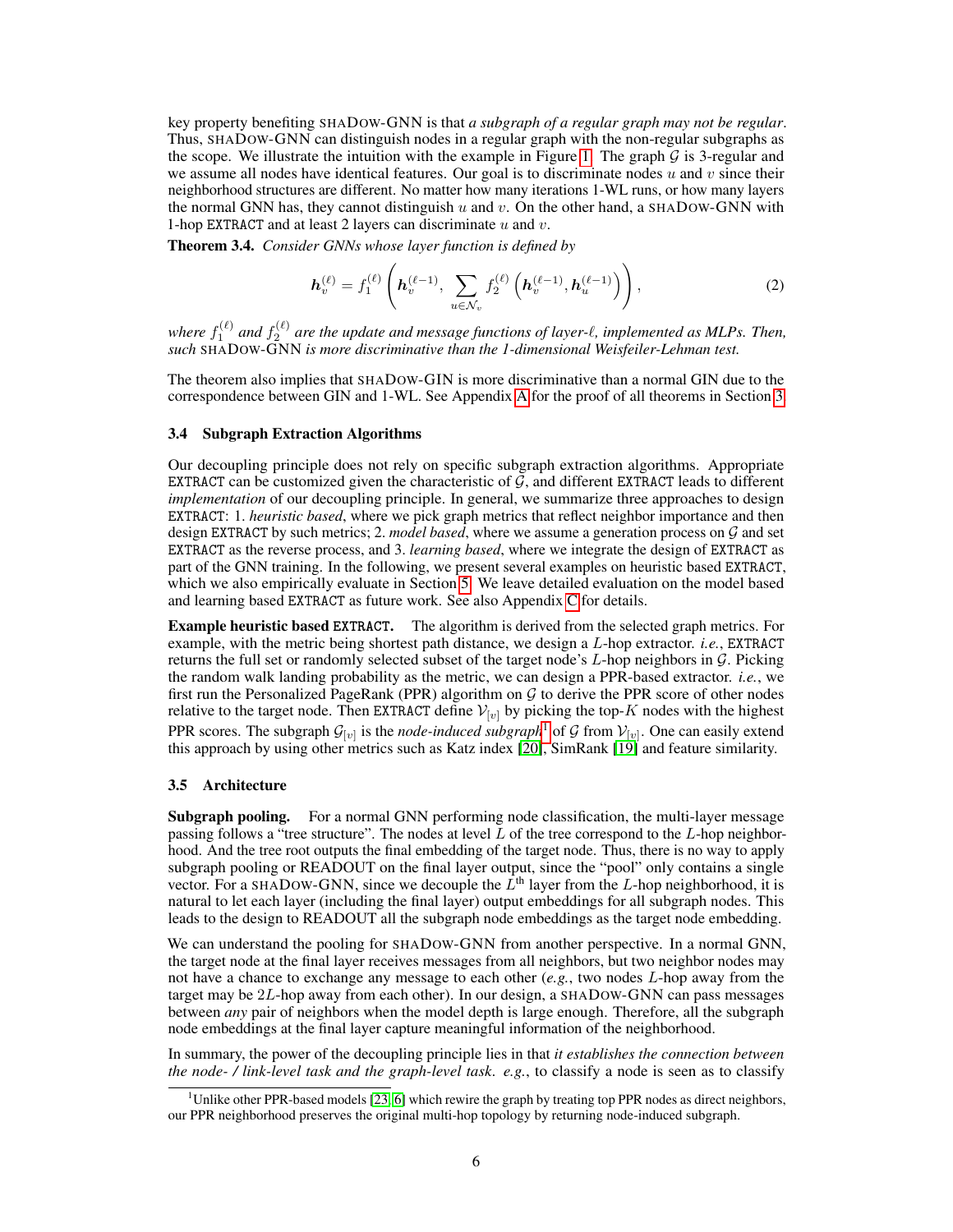the subgraph surrounding the node. From the neural architecture perspective, we can apply any subgraph pooling / READOUT operation originally designed for graph classification (*e.g.*, [\[57,](#page-13-7) [24,](#page-11-15) [4\]](#page-10-9)) to enhance the node classification / link prediction of SHADOW-GNN. In particular, in the vanilla SHADOW-GNN, we can implement a trivial READOUT as "discarding all neighbor embeddings", corresponding to performing center pooling. See Appendix [D](#page--1-1) and [F.3](#page--1-2) for algorithm and experiments.

Subgraph ensemble. It may be challenging in practice to design a single EXTRACT capturing all meaningful characteristics of the neighborhood. We can use multiple EXTRACT to jointly define the receptive field, and then ensemble multiple SHADOW-GNN at the subgraph level. Consider  $R$ candidates  $\{ \texttt{EXTRACT}_i \}$ , each returning  $\mathcal{G}^i_{[v]}$ . To generate v's embedding, we first use R branches of

L'-layer GNN to obtain intermediate embeddings for each  $\mathcal{G}_v^i$ , and then aggregate the R embeddings by some learnable function  $g$ . In practice, we design  $g$  as an attention based aggregation function (see Appendix [D.2\)](#page--1-3). Subgraph ensemble is useful both when  $\{EXTRACT_i\}$  consists of different algorithms and when each  $\text{EXTRACT}_i$  performs the same algorithm under different parameters.

CASE STUDY Consider PPR-based EXTRACT<sub>i</sub> with different threshold  $\theta_i$  on the neighbor PPR score. A SHADOW-GNN-ensemble can approximate PPRGo [\[6\]](#page-10-8). PPRGo generates embedding as:  $\xi_v$  =  $\sum_{u \in \mathcal{V}_{[v]}} \pi_u \mathbf{h}_v$ , where  $\pi_u$  is u's PPR score and  $\mathbf{h}_v = \text{MLP}(\mathbf{x}_v)$ . We can partition  $\mathcal{V}_{[v]} = \bigcup_{i=1}^R \mathcal{V}_{[v]}^i$  s.t. nodes in  $\mathcal{V}_{[v]}^i$  have similar PPR scores denoted by  $\widetilde{\pi}_i$ , and  $\widetilde{\pi}_i \leq \widetilde{\pi}_{i+1}$ . So  $\xi_v = \sum_{i=1}^R \rho_i \left( \sum_{u \in \mathcal{V}'_i} \bm{h}_u \right)$ ,

where  $\rho_i = \tilde{\pi}_i - \sum_{j < i} \tilde{\pi}_j$  and  $V_i' = \bigcup_{k=1}^R V_{[v]}^k$ . Now for each branch of SHADOW-GNN-ensemble, let parameter  $\theta_i = \tilde{\pi}_i$  so that  $\text{EXTRACT}_i$  returns  $\mathcal{V}'_i$ . The GNN on  $\mathcal{V}'_i$  can then learn  $\sum_{u \in \mathcal{V}'_i} h_u$  (e.g., by a simple "mean" READOUT). Finally, set the ensemble weight as  $\rho_i$ . SHADOW-GNN-ensemble learns  $\xi_v$ . As EXTRACT also preserves graph topology, our model can be more expressive than PPRGo.

#### <span id="page-6-1"></span>3.6 Practical Design: SHADOW-GNN

We now discuss the practical implementation of decoupled GNN – SHADOW-GNN. As the name suggests, in SHADOW-GNN, the scope is a shallow subgraph (*i.e.*, with depth often set to 2 or 3).

In many realistic scenarios (*e.g.*, citation networks, social networks, product recommendation graphs), a shallow neighborhood is both *necessary* and *sufficient* for the GNN to learn well. On "sufficiency", we consider the social network example: the friend of a friend of a friend may share little commonality with you, and close friends may be at most 2 hops away. Formally, by the  $\gamma$ -decaying theorem [\[56\]](#page-13-8), a shallow neighborhood is sufficient to accurately estimate various graph metrics. On "necessity", since the neighborhood size may grow exponentially with hops, a deep neighborhood would be dominated by nodes irrelevant to the target. The corresponding GNN would first need to differentiate the many useless nodes from the very few useful ones, before it can extract meaningful features from the useful nodes. Finally, a shallow subgraph ensures scalability by avoiding "neighborhood explosion".

**Remark on decoupling.** So far we have defined a decoupled model as having the model depth  $L'$ larger than the subgraph depth L. Strictly speaking, a decoupled model also admits  $L' = \hat{L}$ . For example, suppose in the full  $L$ -hop neighborhood, there are  $70\%$  nodes  $L$  hops away. Applying decoupling, the EXTRACT excludes most of the L-hop neighbors, and the resulting subgraph  $\mathcal{G}_{[v]}$ contains only 20% nodes  $L$  hops away. Then it is reasonable to consider an  $L$ -layer model on such a depth-L subgraph as also a decouple model. Compared with an L-layer model on the full L-hop neighborhood, an L-layer model on such a depth-L  $\mathcal{G}_{[v]}$  propagates much less information from nodes  $L$  hops away. So the  $L$  message passings are indeed decoupled from the full  $L$ -hop neighborhood.

Remark on neighborhood. The "sufficiency" and "necessity" in shallow neighborhood are not universal. In many other applications, long-range dependencies can be critical, as studied in [\[2\]](#page-10-10). In such cases, our practical implementation of SHADOW-GNN would incur accuracy loss. However, our decoupling principle in general may still be beneficial – "shallow subgraph" is a practical guideline rather than a theoretical requirement. We leave the study on such applications as future work.

## <span id="page-6-0"></span>4 Related Work

Deep GNNs. To improve the GNN performance while increasing the model depth, various layer architectures have been proposed. AS-GCN [\[18\]](#page-11-7), DeepGCN [\[28\]](#page-11-6), JK-net [\[50\]](#page-12-9), MixHop [\[1\]](#page-10-6), Snowball [\[33\]](#page-11-9), DAGNN [\[31\]](#page-11-10) and GCNII [\[34\]](#page-11-8) all include some variants of residue connection, either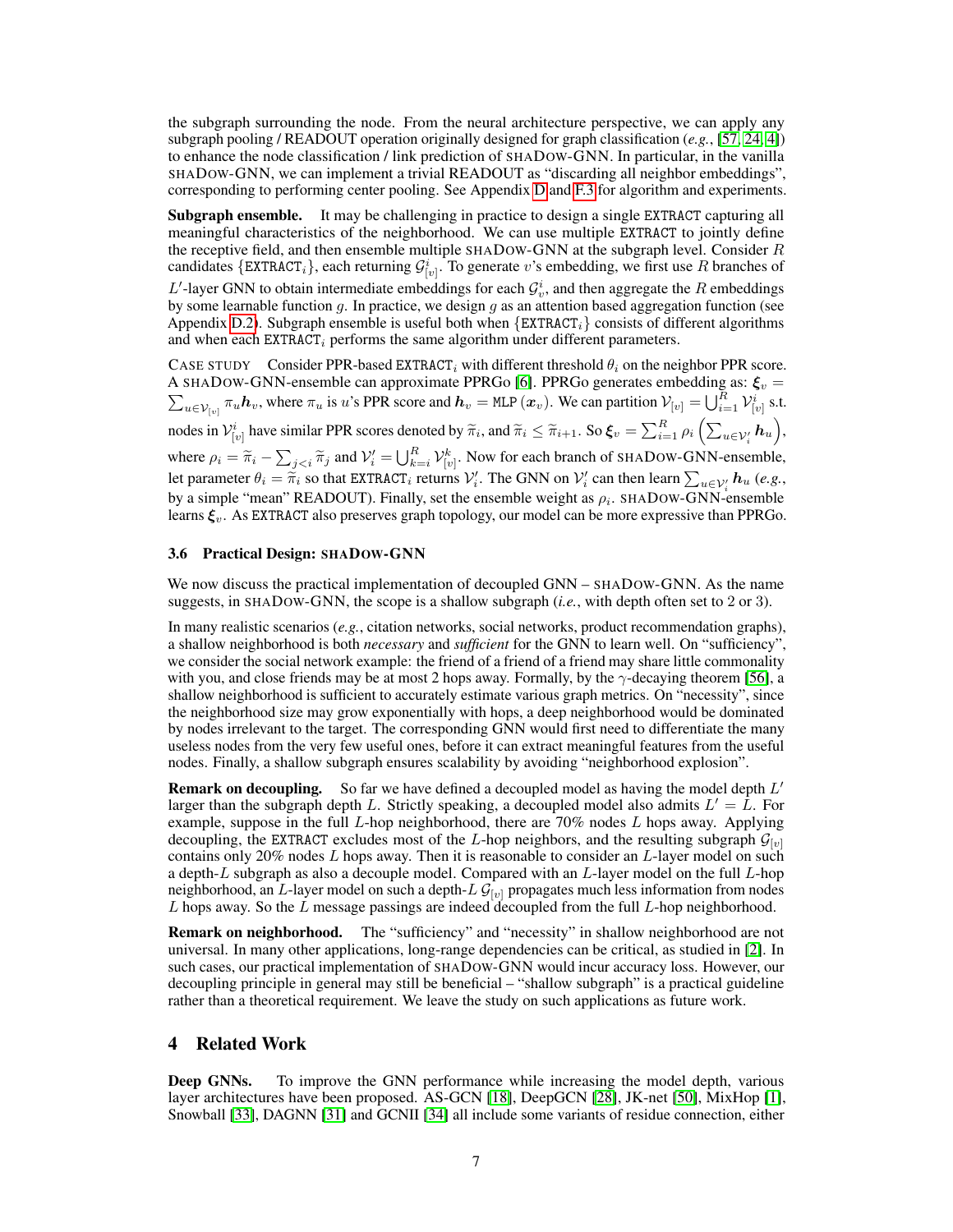across multiple layers or within a single layer. In principle, such architectures can also benefit the feature propagation of a deep SHADOW-GNN, since their design does not rely on a specific neighborhood (*e.g.*, L-hop). In addition to architectures, DropEdge [\[39\]](#page-12-8) and Bayesian-GDC [\[14\]](#page-10-11) propose regularization techniques by adapting dropout [\[42\]](#page-12-12) to graphs. Such techniques are only applied during training, and inference may still suffer from issues such as oversmoothing.

**Sampling based methods.** Neighbor or subgraph sampling techniques have been proposed to improve training efficiency. FastGCN [\[8\]](#page-10-4), VR-GCN [\[7\]](#page-10-3), AS-GCN [\[18\]](#page-11-7), LADIES [\[61\]](#page-13-3) and MVS-GNN [\[10\]](#page-10-12) sample neighbor nodes per GNN layer. Cluster-GCN [\[9\]](#page-10-5) and GraphSAINT [\[55\]](#page-13-2) sample a subgraph as the training minibatch. While sampling also changes the receptive field, all the above methods are fundamentally different from ours. The training samplers aim at estimating the quantities related to the full graph (*e.g.*, the aggregation of the full L-hop neighborhood), and so the inference model still operates on the full neighborhood to avoid accuracy loss. For SHADOW-GNN, since the decoupling principle is derived from a local view on  $G$ , our EXTRACT does not estimate any full neighborhood quantities. Consequently, the sampling based methods only improve the training efficiency, while SHADOW-GNN addresses the computation challenge for both training and inference.

Re-defining the neighborhood. Various works reconstruct the original graph and apply the GNN on the re-defined neighborhood. GDC [\[23\]](#page-11-14) views the reconstructed adjacency matrix as the diffusion matrix. SIGN [\[11\]](#page-10-13) applies reconstruction for customized graph operators. AM-GCN [\[46\]](#page-12-13) utilizes the reconstruction to separate feature and structure information. The above work re-define the neighborhood. However, they still have tightly coupled depth and scope. SHADOW-GNN can also work with the reconstructed graph  $G'$  by simply applying EXTRACT on  $G'$ .

# <span id="page-7-0"></span>5 Experiments

Setup. We evaluate SHADOW-GNN on seven graphs. Six of them are for the node classification task: Flickr [\[55\]](#page-13-2), Reddit [\[12\]](#page-10-1), Yelp [\[55\]](#page-13-2), ogbn-arxiv, ogbn-products and ogbn-papers100M [\[16\]](#page-10-7). The remaining is for the link prediction task: ogbl-collab [\[16\]](#page-10-7). The sizes of the seven graphs range from 9K nodes (Flickr) to 110M nodes (ogbn-papers100M). Flickr, Reddit and Yelp are under the inductive setting. ogbn-arxiv, ogbn-products and ogbn-papers100M are transductive. Consistent with the original papers, for the graphs on node classification, we measure "F1-micro" score for Yelp and "accuracy" for the remaining five graphs. For the link prediction task, we use "Hits@50" as the metric. See Appendix [E.1](#page--1-4) for details. We use W&B [\[5\]](#page-10-14) for experiment tracking.

We construct SHADOW with six backbone models: GCN [\[22\]](#page-11-2), GraphSAGE [\[12\]](#page-10-1), GAT [\[44\]](#page-12-6), JK-Net [\[50\]](#page-12-9), GIN [\[49\]](#page-12-7), SGC [\[47\]](#page-12-11). The first five are representatives of the state-of-the-art GNN architectures, jointly covering various message aggregation functions as well as the skip connection design. SGC simplifies normal GCN by moving all the neighbor propagation to the pre-processing step. Therefore, SGC is suitable for evaluating oversmoothing. The non-SHADOW models are trained with both full-batch and GraphSAINT-minibatch [\[55\]](#page-13-2). Due to the massive size of the full L-hop neighborhood, we need to perform sampling when training normal GNNs in order to make the computation time tractable. GraphSAINT is suitable for our purpose since 1. it is the state-of-the-art minibatch method which achieves high accuracy, and 2. it supports various GNN architectures and scales well to large graphs. On the other hand, for SHADOW-GNN, both training and inference are always executed in minibatches. One advantage of SHADOW-GNN is that the decoupling enables straightforward minibatch construction: each target just independently extracts the small subgraph on its own.

We implement two EXTRACT described in Section [3.4:](#page-5-1) 1. "PPR", where we set the node budget  $K$  as  $\{200, 400\}$  for the largest ogbn-papers100M and  $K \le 200$  for all other graphs; 2. "L-hop", where we set the depth as  $\{1, 2\}$ . We implement various subgraph pooling functions: "mean" and "max" evaluated in this section and others evaluated in Appendix [F.3.](#page--1-2) For the model depth, since  $L' = 3$  is the standard setting in the literature (*e.g.*, see the benchmarking in OGB [\[16\]](#page-10-7)), we start from  $L' = 3$ and further evaluate a deeper model of  $L' = 5$ . All accuracy are measured by 5 runs without fixing random seeds. Hyperparameter tuning and architecture configurations are in Appendix [E.4.](#page--1-5)

SHADOW-GNN neighborhood. For both normal and SHADOW GNNs, Figure [2](#page-8-0) shows on average how many neighbors are  $L$  hops away from the target. For a normal GNN, the size of the neighborhood grows rapidly with respect to  $L$ , and the nodes 4 hops away dominate the neighborhood. For SHADOW-GNN using the Table [1](#page-8-1) EXTRACT, most neighbors concentrate within 2 hops. A small number of nodes are 3 hops away. Almost no nodes are 4 or more hops away. Importantly, not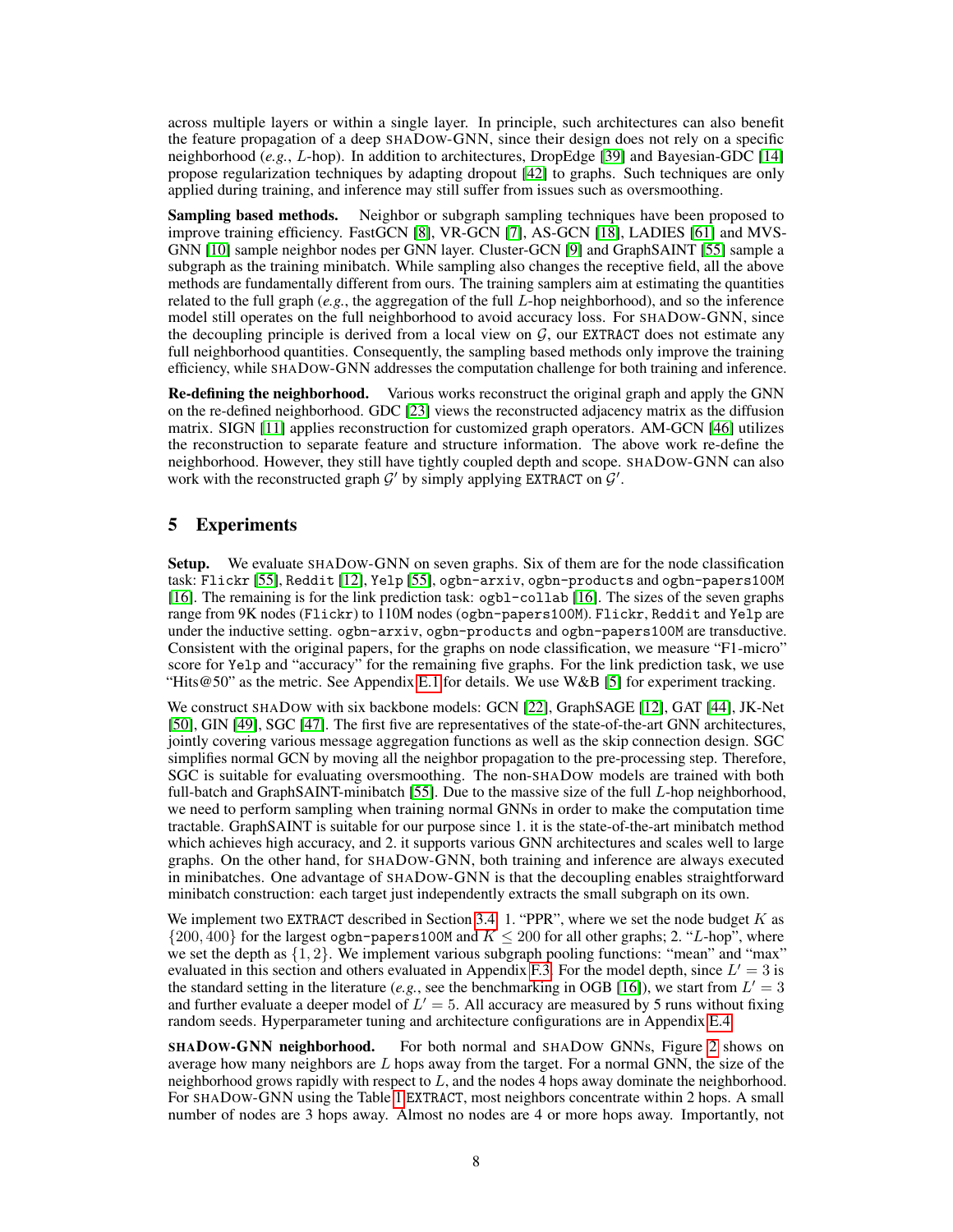<span id="page-8-0"></span>

only does the composition of the two kinds of neighborhood differ significantly, but also the size of SHADOW-GNN scope is much smaller (see also Table [1\)](#page-8-1). Such small subgraphs are essential to high computation efficiency. Finally, we can ignore the very few distant neighbors ( $L \geq 4$ ), and regard the (effective) depth of SHADOW-GNN subgraph as  $L = 2$  (or at most 3). Under such practical value of L, a model with  $L' \geq 3$  is indeed a SHADOW-GNN (see "Remark on decoupling" in Section [3.6\)](#page-6-1).

| Method<br>Layers |     | Flickr              |                 | Reddit              |                 | Yelp                |                 | ogbn-arxiv          |                 | ogbn-products       |                 |
|------------------|-----|---------------------|-----------------|---------------------|-----------------|---------------------|-----------------|---------------------|-----------------|---------------------|-----------------|
|                  |     | Accuracy            | Cost            | Accuracy            | Cost            | F1-micro            | Cost            | Accuracy            | Cost            | Accuracy            | Cost            |
| <b>GCN</b>       | 3   | $0.5159 + 0.0017$   | 2E <sub>0</sub> | $0.9532 + 0.0003$   | 6E1             | $0.4028 + 0.0019$   | 2E1             | $0.7170 + 0.0026$   | 1E1             | $0.7567 \pm 0.0018$ | 5E0             |
|                  | 5   | $0.5217 + 0.0016$   | 2E <sub>2</sub> | $0.9495 \pm 0.0012$ | 1E3             | OM                  | 1E3             | $0.7186 + 0.0017$   | 1E3             | OM                  | 9E2             |
| <b>GCN-SAINT</b> | 3   | $0.5155 + 0.0027$   | 2E <sub>0</sub> | $0.9523 + 0.0003$   | 6E1             | $0.5110 + 0.0012$   | 2E1             | $0.7093 + 0.0003$   | 1E1             | $0.8003 \pm 0.0024$ | 5E0             |
|                  | 5   | $0.5165 \pm 0.0026$ | 2E2             | $0.9523 \pm 0.0012$ | 1E <sub>3</sub> | $0.5012 \pm 0.0021$ | 1E <sub>3</sub> | $0.7039 + 0.0020$   | 1E <sub>3</sub> | $0.7992 \pm 0.0021$ | 9E2             |
| SHADOW-GCN       | 3   | $0.5234 \pm 0.0009$ | (1)             | $0.9576 \pm 0.0005$ | (1)             | $0.5291 \pm 0.0020$ | (1)             | $0.7180 \pm 0.0024$ | (1)             | $0.7742 \pm 0.0037$ | (1)             |
| (PPR)            | 5   | $0.5268 + 0.0008$   | 1E <sub>0</sub> | $0.9564 + 0.0004$   | 1E <sub>0</sub> | $0.5323 + 0.0020$   | 2E0             | $0.7206 + 0.0025$   | 2E <sub>0</sub> | $0.7821 + 0.0043$   | 2E0             |
| +Pooling         | 3/5 | $0.5286 \pm 0.0013$ | 1E <sub>0</sub> | $0.9624 \pm 0.0002$ | 1E0             | $0.5393 \pm 0.0036$ | 2E0             | $0.7223 \pm 0.0018$ | 2E0             | $0.7914 \pm 0.0044$ | 2E0             |
| GraphSAGE        | 3   | $0.5140 + 0.0014$   | 3E <sub>0</sub> | $0.9653 + 0.0002$   | 5E1             | $0.6178 + 0.0033$   | 2E1             | $0.7192 \pm 0.0027$ | 1E1             | $0.7858 + 0.0013$   | 4E <sub>0</sub> |
|                  | 5   | $0.5154 + 0.0052$   | 2E <sub>2</sub> | $0.9626 + 0.0004$   | 1E3             | <b>OOM</b>          | 2E3             | $0.7193 + 0.0037$   | 1E3             | OOM                 | 1E <sub>3</sub> |
| SAGE-SAINT       | 3   | $0.5176 \pm 0.0032$ | 3E <sub>0</sub> | $0.9671 + 0.0003$   | 5E1             | $0.6453 \pm 0.0011$ | 2E1             | $0.7107 + 0.0003$   | 1E1             | $0.7923 + 0.0023$   | 4E0             |
|                  | 5   | $0.5201 \pm 0.0032$ | 2E2             | $0.9670 \pm 0.0010$ | 1E <sub>3</sub> | $0.6394 \pm 0.0003$ | 2E3             | $0.7013 \pm 0.0021$ | 1E <sub>3</sub> | $0.7964 \pm 0.0022$ | 1E <sub>3</sub> |
| SHADOW-SAGE      | 3   | $0.5312 \pm 0.0019$ | 1E0             | $0.9672 \pm 0.0003$ | 1E0             | $0.6542 \pm 0.0002$ | 1E0             | $0.7163 + 0.0028$   | 1E0             | $0.7935 + 0.0031$   | 1E0             |
| $(2-hop)$        | 5   | $0.5335 + 0.0015$   | 2E <sub>0</sub> | $0.9675 + 0.0005$   | 2E0             | $0.6525 + 0.0003$   | 2E <sub>0</sub> | $0.7180 + 0.0030$   | 2E <sub>0</sub> | $0.7995 + 0.0022$   | 2E <sub>0</sub> |
| SHADOW-SAGE      | 3   | $0.5356 + 0.0013$   | (1)             | $0.9688 + 0.0002$   | (1)             | $0.6538 + 0.0003$   | (1)             | $0.7227 + 0.0012$   | (1)             | $0.7905 + 0.0026$   | (1)             |
| (PPR)            | 5   | $0.5417 + 0.0006$   | 2E0             | $0.9692 + 0.0007$   | 2E0             | $0.6518 \pm 0.0002$ | 2E0             | $0.7238 + 0.0007$   | 2E0             | $0.8005 + 0.0040$   | 2E <sub>0</sub> |
| +Pooling         | 3/5 | $0.5395 \pm 0.0013$ | 2E0             | $0.9703 + 0.0003$   | 2E0             | $0.6564 \pm 0.0004$ | 1E0             | $0.7258 + 0.0017$   | 2E0             | $0.8067 + 0.0037$   | 1E0             |
| GAT              | 3   | $0.5070 + 0.0032$   | 2E1             | <b>OOM</b>          | 3E2             | <b>OOM</b>          | 2E2             | $0.7201 \pm 0.0011$ | 1E2             | <b>OOM</b>          | 3E1             |
|                  | 5   | $0.5164 + 0.0033$   | 2E <sub>2</sub> | OM                  | 2E3             | OM                  | 2E3             | OM                  | 3E3             | <b>OOM</b>          | 2E <sub>3</sub> |
| <b>GAT-SAINT</b> | 3   | $0.5225 \pm 0.0053$ | 2E1             | $0.9671 + 0.0003$   | 3E2             | $0.6459 + 0.0002$   | 2E2             | $0.6977 + 0.0003$   | 1E <sub>2</sub> | $0.8027 + 0.0028$   | 3E1             |
|                  | 5   | $0.5153 + 0.0034$   | 2E2             | $0.9651 \pm 0.0024$ | 2E3             | $0.6478 \pm 0.0012$ | 2E3             | $0.6954 \pm 0.0013$ | 3E <sub>3</sub> | $0.7990 + 0.0072$   | 2E3             |
| SHADOW-GAT       | 3   | $0.5349 \pm 0.0023$ | (1)             | $0.9707 + 0.0004$   | (1)             | $0.6575 \pm 0.0004$ | (1)             | $0.7235 \pm 0.0020$ | (1)             | $0.8006 \pm 0.0014$ | (1)             |
| (PPR)            | 5   | $0.5352 + 0.0028$   | 2E <sub>0</sub> | $0.9713 + 0.0004$   | 2E0             | $0.6559 + 0.0002$   | 2E0             | $0.7274 \pm 0.0022$ | 2E <sub>0</sub> | $0.8071 \pm 0.0004$ | 2E0             |
| $+$ Pooling      | 3/5 | $0.5364 + 0.0026$   | 1E <sub>0</sub> | $0.9710 + 0.0004$   | 2E0             | $0.6566 + 0.0005$   | 1E <sub>0</sub> | $0.7265 + 0.0028$   | 2E <sub>0</sub> | $0.8142 + 0.0031$   | 1E <sub>0</sub> |

<span id="page-8-1"></span>Table 1: Comparison on test accuracy / F1-micro score and inference cost (tuned with DropEdge)

Comparison with baselines. Table [1](#page-8-1) shows the performance comparison of SHADOW-GNN with the normal GNNs. All models on all datasets have uniform hidden dimension of 256. We define the metric "inference cost" as the average amount of computation to generate prediction for one test node. Inference cost is a measure of computation complexity (see Appendix [B](#page--1-6) for the calculation) and is independent of hardware / implementation factors such as parallelization strategy, batch processing, *etc*. For cost of SHADOW-GNN, we do not include the overhead on computing EXTRACT, since it is hard to calculate such cost analytically. Empirically, subgraph extraction is much cheaper than model computation (see Figure [8, 9](#page--1-7) for time evaluation on CPU and GPU). During training, we apply DropEdge [\[39\]](#page-12-8) to both the baseline and SHADOW models. DropEdge helps improve the baseline accuracy by alleviating oversmoothing, and benefits SHADOW-GNN due to its regularization effects. See Appendix [F.2](#page--1-8) for results on other architectures including GIN and JK-Net.

ACCURACY We aim at answering the following questions: 1. Can we improve accuracy by decoupling a baseline model? 2. What architecture components can we tune to improve accuracy of a decoupled model? 3. What EXTRACT can we tune to improve the accuracy of a decoupled model? To answer Q1, we fix the backbone architecture and remove pooling. Then we inspect "3-layer normal GNN *vs.* 3-layer SHADOW-GNN" and "5-layer normal GNN *vs.* 5-layer SHADOW-GNN". Clearly, SHADOW-GNNs (with scope size no more than 200) in general achieve significantly higher accuracy than the normal GNNs. This indicates that a shallow neighborhood contains sufficient information,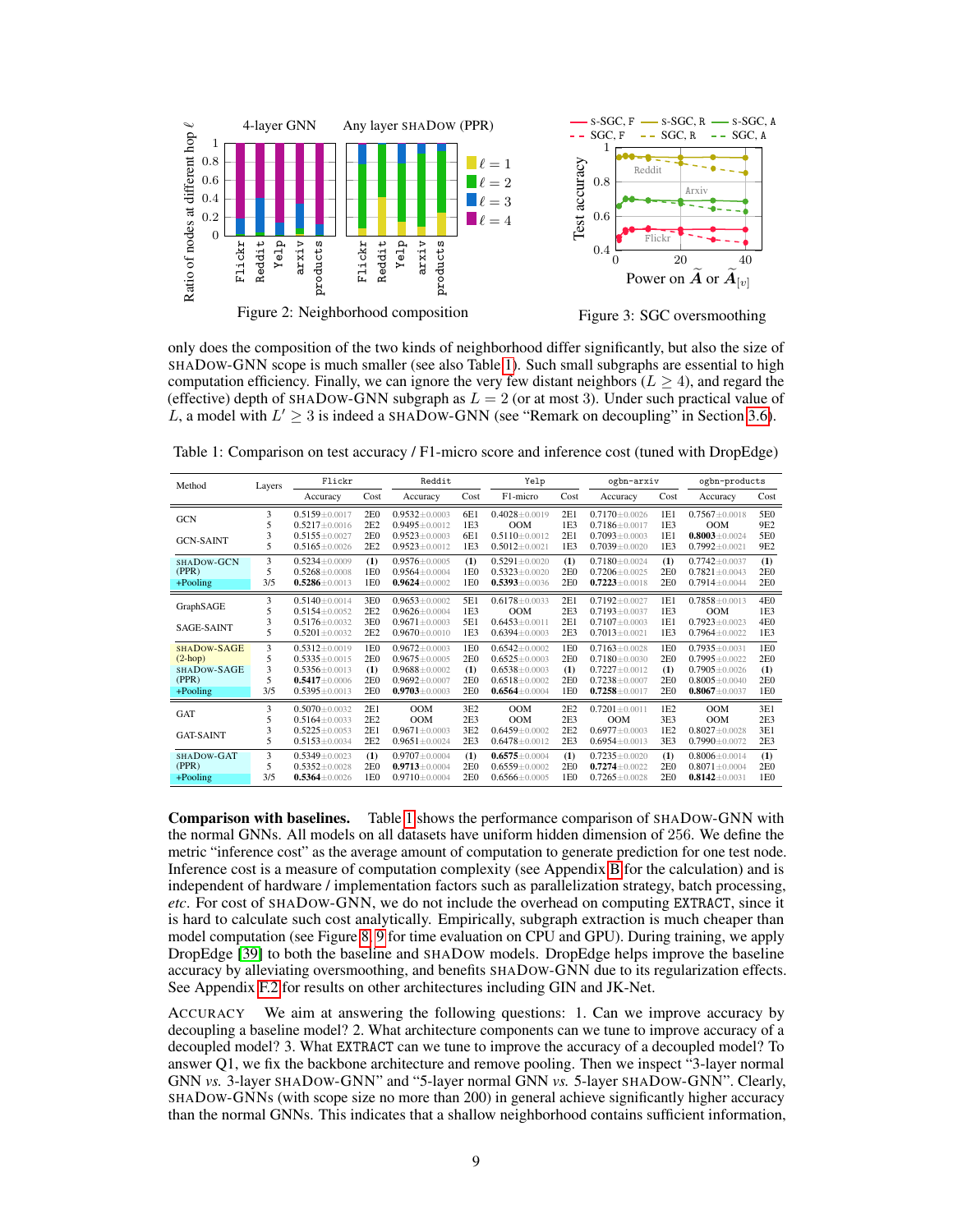and customizing the scope can benefit accuracy even without architecture changes (from Figure [2,](#page-8-0) a depth-3  $\mathcal{G}_{[v]}$  differs significantly from the 3-hop neighborhood). To answer Q1, we focus on the PPR EXTRACT and thus compare the rows in blue background. We use the 3-layer SHADOW-GNN without pooling as the baseline and analyze the effects of 1. increasing the GNN depth without expanding scope, and 2. adding subgraph pooling. Comparing among the rows in light blue background, we observe that in many cases, simply increasing the depth from 3 to 5 leads to significant accuracy gain. Comparing the ligh blue rows with the dark blue rows, we observe that sometimes pooling can further improve the accuracy of a SHADOW-GNN. In conclusion, both types of architecture tuning are effective ways of optimizing a SHADOW-GNN. Finally, to answer Q3, we compare the light blue rows with the light yellow rows. In general, PPR EXTRACT leads to higher accuracy than 2-hop EXTRACT, demonstrating the importance of designing a good EXTRACT.

INFERENCE COST Inference cost of SHADOW-GNN is orders of magnitude lower than the normal GNNs (a 5-layer SHADOW-GNN is still much cheaper than a 3-layer normal GNN). The high cost of the baselines is due to the "neighborhood explosion" with respect to more layers. SHADOW-GNN is efficient and scalable as the cost only grows linearly with the model depth. Note that GraphSAINT only improves efficiency *during training* since its inference operates on the full L-hop neighborhood.

Scaling to 100 million nodes. We further scale SHADOW-GNN to ogbn-papers100M, one of the largest public dataset. Even through the full graph size is at least two orders of magnitude larger than the graphs in Table [1,](#page-8-1) the localized scope of SHADOW-GNN barely needs to increase. Since SHADOW-GNN performs

<span id="page-9-0"></span>

| Table 2: Leaderboard comparison on papers100M |                     |                     |            |  |
|-----------------------------------------------|---------------------|---------------------|------------|--|
| Method                                        | Test accuracy       | Val accuracy        | Neigh size |  |
| GraphSAGE+incep                               | $0.6706 \pm 0.0017$ | $0.7032 + 0.0011$   | 4E5        |  |
| SIGN-XL                                       | $0.6606 \pm 0.0019$ | $0.6984 \pm 0.0006$ | >4E5       |  |
| SGC                                           | $0.6329 \pm 0.0019$ | $0.6648 \pm 0.0020$ | >4E5       |  |
| SHADOW-GAT <sub>200</sub>                     | $0.6681 + 0.0016$   | $0.7019 \pm 0.0011$ | 2E2        |  |
| SHADOW-GAT400                                 | $0.6708 \pm 0.0017$ | $0.7073 \pm 0.0011$ | 3E2        |  |

minibatch computation, a low-end GPU with limited memory capacity can compute SHADOW-GNN on ogbn-papers100M efficiently. We show in Appendix [F.1](#page--1-9) that we can train and inference our model with as little as 4GB GPU memory consumption. This is infeasible using normal GNNs. Table [2](#page-9-0) summarizes our comparison with the top leaderboard methods [\[45,](#page-12-14) [11,](#page-10-13) [47\]](#page-12-11). We only include those methods that do not use node labels as the model input (*i.e.*, the most standard setup). We achieve at least 3 orders of magnitude reduction in neighborhood size without sacrificing accuracy. For SIGN-XL and SGC, their neighborhood is too large to count the exact size. Also, their preprocessing consumes  $5\times$  more CPU memory than SHADOW-GNN (Appendix [F.1\)](#page--1-9).

Extending to link-level task. We further show that SHADOW-GNN is general and can be extended to the link prediction task. There are two settings of ogbl-collab. We follow the one where validation edges cannot be used in training updates. This is the setting which most leaderboard methods follow. Table [3](#page-9-1) shows the comparison with the top GNN models

<span id="page-9-1"></span>

| Table 3: Leaderboard comparison on collab |                     |                     |  |  |
|-------------------------------------------|---------------------|---------------------|--|--|
| Method                                    | Test Hits@50        | Val Hits@50         |  |  |
| SEAL.                                     | $0.5371 \pm 0.0047$ | $0.6389 \pm 0.0049$ |  |  |
| DeeperGCN                                 | $0.5273 \pm 0.0047$ | $0.6187 \pm 0.0045$ |  |  |
| LRGA+GCN                                  | $0.5221 \pm 0.0072$ | $0.6088 \pm 0.0059$ |  |  |
| SHADOW-SAGE                               | $0.5492 \pm 0.0022$ | $0.6524 \pm 0.0017$ |  |  |

under the same setting. SHADOW-SAGE outperforms the *rank-1* model with significant margin.

Oversmoothing. To validate Theorem [3.2,](#page-3-2) we pick SGC as the backbone architecture. SGC with power L is equivalent to L-layer GCN without activation. Performance comparison between SGC and SHADOW-SGC thus reveals the effect of oversmoothing without introducing other factors due to optimizing deep neural networks (e.g., vanishing gradients). In Figure [3,](#page-8-0) we vary the power of SGC and SHADOW-SGC from 1 to 40 (see Appendix [E.5](#page--1-10) for details). While SGC gradually collapses local information into global "white noise", accuracy of SHADOW-SGC does not degrade. This validates our theory that extracting local subgraphs prevents oversmoothing.

## 6 Conclusion

We have presented a design principle to decouple the depth and scope of GNNs. Applying such a principle on various GNN architectures simultaneously improves expressivity and computation scalability of the corresponding models. We have presented thorough theoretical analysis on expressivity from three different perspectives, and also rich design components (*e.g.*, subgraph extraction functions, architecture extensions) to implement such design principle. Experiments show significant performance improvement over a wide range of graphs, GNN architectures and learning tasks.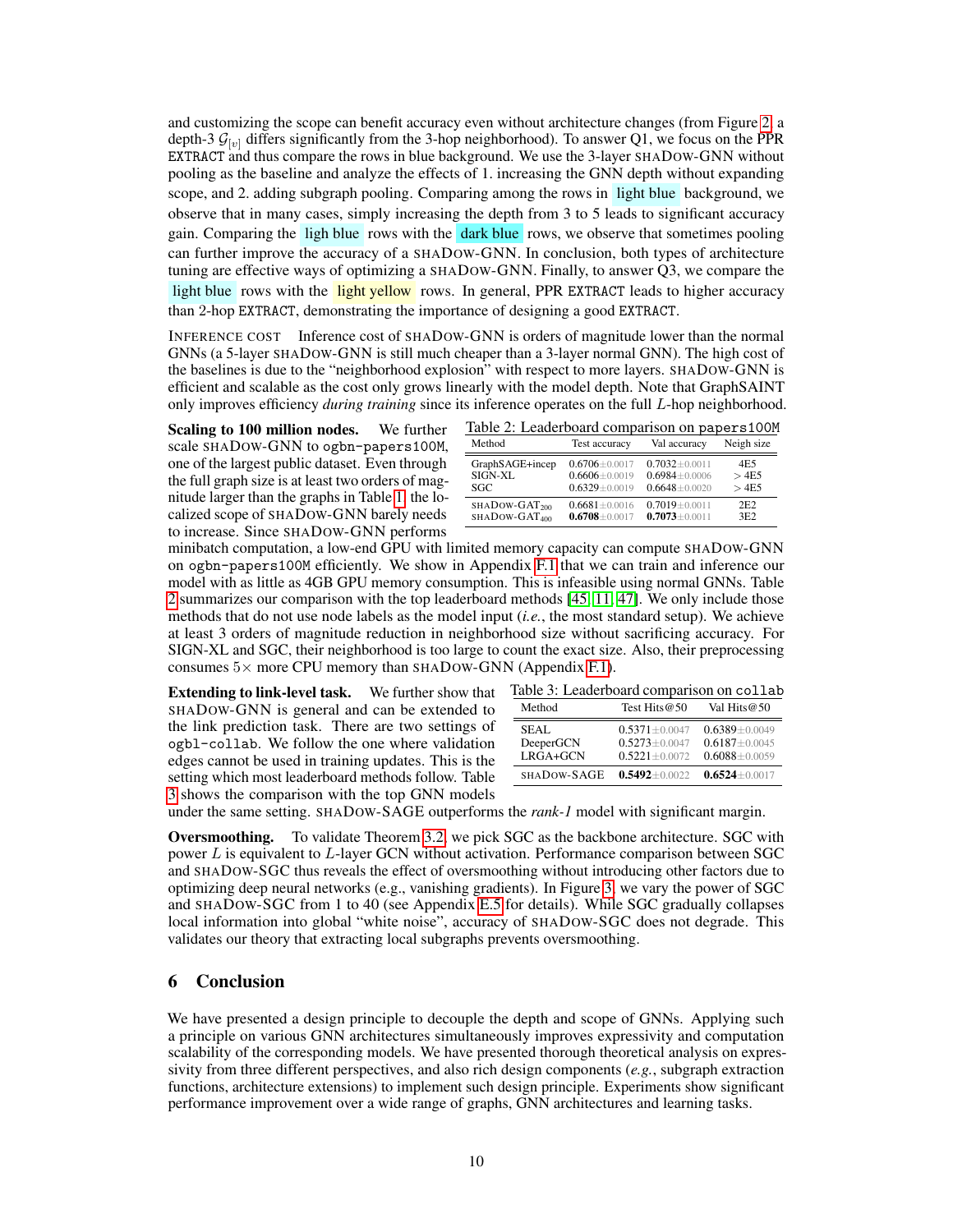## References

- <span id="page-10-6"></span>[1] Sami Abu-El-Haija, Bryan Perozzi, Amol Kapoor, Nazanin Alipourfard, Kristina Lerman, Hrayr Harutyunyan, Greg Ver Steeg, and Aram Galstyan. Mixhop: Higher-order graph convolutional architectures via sparsified neighborhood mixing. *arXiv preprint arXiv:1905.00067*, 2019.
- <span id="page-10-10"></span>[2] Uri Alon and Eran Yahav. On the bottleneck of graph neural networks and its practical implications. In *International Conference on Learning Representations*, 2021.
- [3] Reid Andersen, Fan Chung, and Kevin Lang. Local graph partitioning using pagerank vectors. In *2006 47th Annual IEEE Symposium on Foundations of Computer Science (FOCS'06)*, pages 475–486. IEEE, 2006.
- <span id="page-10-9"></span>[4] Filippo Maria Bianchi, Daniele Grattarola, and Cesare Alippi. Spectral clustering with graph neural networks for graph pooling. In *International Conference on Machine Learning*, pages 874–883. PMLR, 2020.
- <span id="page-10-14"></span>[5] Lukas Biewald. Experiment tracking with weights and biases, 2020. Software available from wandb.com.
- <span id="page-10-8"></span>[6] Aleksandar Bojchevski, Johannes Klicpera, Bryan Perozzi, Amol Kapoor, Martin Blais, Benedek Rózemberczki, Michal Lukasik, and Stephan Günnemann. Scaling graph neural networks with approximate pagerank. In *Proceedings of the 26th ACM SIGKDD International Conference on Knowledge Discovery & Data Mining*, KDD '20, page 2464–2473, New York, NY, USA, 2020. Association for Computing Machinery.
- <span id="page-10-3"></span>[7] Jianfei Chen, Jun Zhu, and Le Song. Stochastic training of graph convolutional networks with variance reduction, 2017.
- <span id="page-10-4"></span>[8] Jie Chen, Tengfei Ma, and Cao Xiao. FastGCN: Fast learning with graph convolutional networks via importance sampling. In *International Conference on Learning Representations*, 2018.
- <span id="page-10-5"></span>[9] Wei-Lin Chiang, Xuanqing Liu, Si Si, Yang Li, Samy Bengio, and Cho-Jui Hsieh. Cluster-gcn: An efficient algorithm for training deep and large graph convolutional networks. In *Proceedings of the 25th ACM SIGKDD International Conference on Knowledge Discovery & Data Mining*, KDD '19, page 257–266, New York, NY, USA, 2019. Association for Computing Machinery.
- <span id="page-10-12"></span>[10] Weilin Cong, Rana Forsati, Mahmut Kandemir, and Mehrdad Mahdavi. Minimal variance sampling with provable guarantees for fast training of graph neural networks. In *Proceedings of the 26th ACM SIGKDD International Conference on Knowledge Discovery & Data Mining*, KDD '20, page 1393–1403, New York, NY, USA, 2020. Association for Computing Machinery.
- <span id="page-10-13"></span>[11] Fabrizio Frasca, Emanuele Rossi, Davide Eynard, Ben Chamberlain, Michael Bronstein, and Federico Monti. SIGN: Scalable inception graph neural networks, 2020.
- <span id="page-10-1"></span>[12] Will Hamilton, Zhitao Ying, and Jure Leskovec. Inductive representation learning on large graphs. In *Advances in neural information processing systems*, pages 1024–1034, 2017.
- <span id="page-10-0"></span>[13] William L Hamilton, Rex Ying, and Jure Leskovec. Representation learning on graphs: Methods and applications. *arXiv preprint arXiv:1709.05584*, 2017.
- <span id="page-10-11"></span>[14] Arman Hasanzadeh, Ehsan Hajiramezanali, Shahin Boluki, Mingyuan Zhou, Nick Duffield, Krishna Narayanan, and Xiaoning Qian. Bayesian graph neural networks with adaptive connection sampling, 2020.
- [15] Kurt Hornik, Maxwell Stinchcombe, Halbert White, et al. Multilayer feedforward networks are universal approximators. *Neural networks*, 2(5):359–366, 1989.
- <span id="page-10-7"></span>[16] Weihua Hu, Matthias Fey, Marinka Zitnik, Yuxiao Dong, Hongyu Ren, Bowen Liu, Michele Catasta, and Jure Leskovec. Open graph benchmark: Datasets for machine learning on graphs, 2020.
- <span id="page-10-2"></span>[17] Wenbing Huang, Yu Rong, Tingyang Xu, Fuchun Sun, and Junzhou Huang. Tackling oversmoothing for general Graph Convolutional Networks, 2020.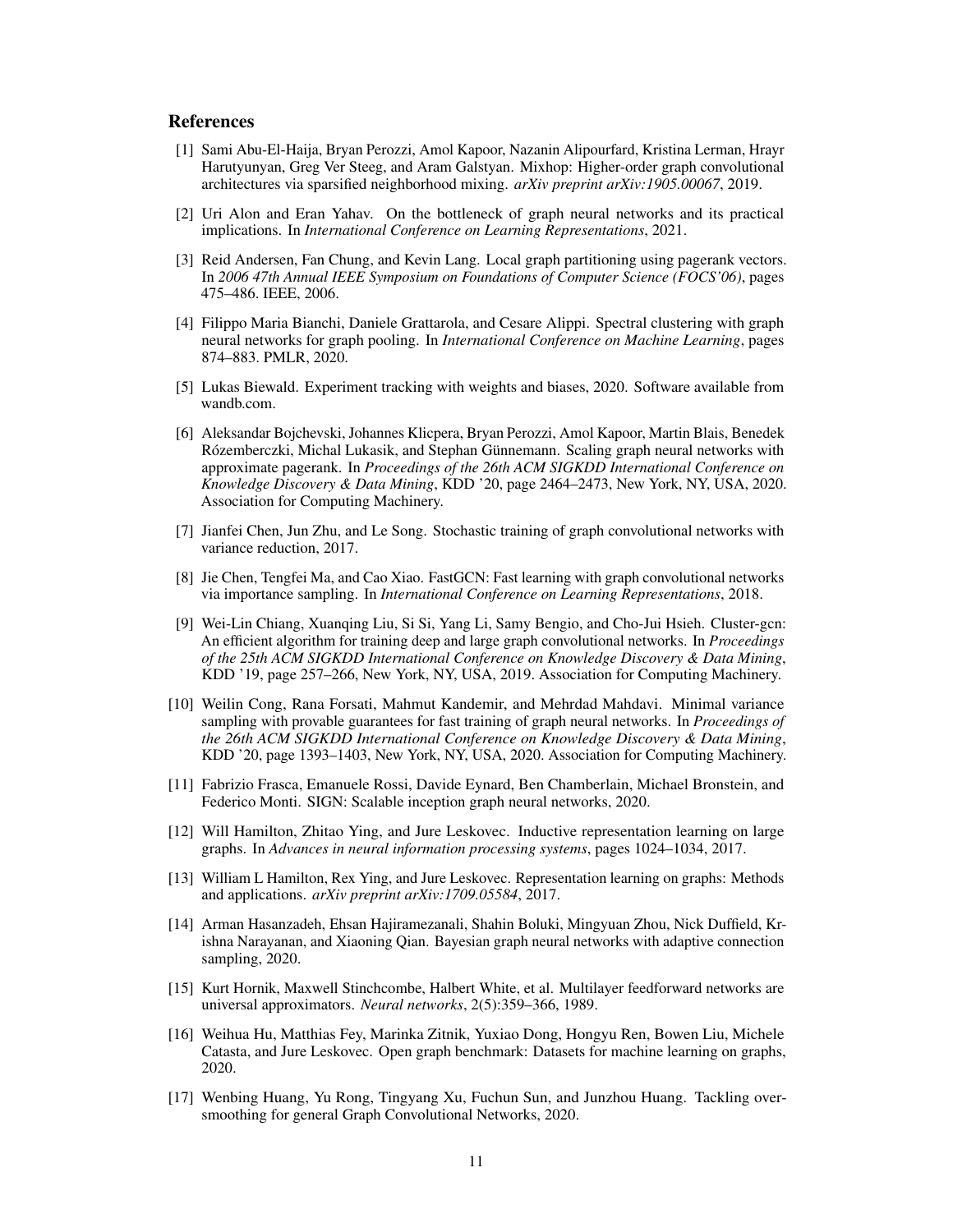- <span id="page-11-7"></span>[18] Wenbing Huang, Tong Zhang, Yu Rong, and Junzhou Huang. Adaptive sampling towards fast graph representation learning. In *Advances in neural information processing systems*, pages 4558–4567, 2018.
- <span id="page-11-13"></span>[19] Glen Jeh and Jennifer Widom. Simrank: a measure of structural-context similarity. In *Proceedings of the eighth ACM SIGKDD international conference on Knowledge discovery and data mining*, pages 538–543, 2002.
- <span id="page-11-12"></span>[20] Leo Katz. A new status index derived from sociometric analysis. *Psychometrika*, 18(1):39–43, 1953.
- [21] Diederik P Kingma and Jimmy Ba. Adam: A method for stochastic optimization. *arXiv preprint arXiv:1412.6980*, 2014.
- <span id="page-11-2"></span>[22] Thomas N Kipf and Max Welling. Semi-supervised classification with graph convolutional networks. *arXiv preprint arXiv:1609.02907*, 2016.
- <span id="page-11-14"></span>[23] Johannes Klicpera, Stefan Weißenberger, and Stephan Günnemann. Diffusion improves graph learning, 2019.
- <span id="page-11-15"></span>[24] Junhyun Lee, Inyeop Lee, and Jaewoo Kang. Self-attention graph pooling. In *International Conference on Machine Learning*, pages 3734–3743. PMLR, 2019.
- [25] Jure Leskovec and Christos Faloutsos. Sampling from large graphs. In *Proceedings of the 12th ACM SIGKDD International Conference on Knowledge Discovery and Data Mining*, KDD '06, page 631–636, New York, NY, USA, 2006. Association for Computing Machinery.
- [26] Jure Leskovec, Jon Kleinberg, and Christos Faloutsos. Graph evolution: Densification and shrinking diameters. *ACM Trans. Knowl. Discov. Data*, 1(1):2–es, March 2007.
- <span id="page-11-11"></span>[27] David A Levin and Yuval Peres. *Markov chains and mixing times*, volume 107. American Mathematical Soc., 2017.
- <span id="page-11-6"></span>[28] Guohao Li, Matthias Müller, Ali Thabet, and Bernard Ghanem. DeepGCNs: Can GCNs go as deep as CNNs? In *The IEEE International Conference on Computer Vision (ICCV)*, 2019.
- <span id="page-11-5"></span>[29] Guohao Li, Chenxin Xiong, Ali Thabet, and Bernard Ghanem. DeeperGCN: All you need to train deeper gcns, 2020.
- <span id="page-11-3"></span>[30] Qimai Li, Zhichao Han, and Xiao-Ming Wu. Deeper insights into Graph Convolutional Networks for semi-supervised learning. *arXiv preprint arXiv:1801.07606*, 2018.
- <span id="page-11-10"></span>[31] Meng Liu, Hongyang Gao, and Shuiwang Ji. Towards deeper graph neural networks. *Proceedings of the 26th ACM SIGKDD International Conference on Knowledge Discovery & Data Mining*, Aug 2020.
- <span id="page-11-1"></span>[32] Yu-Chen Lo, Stefano E Rensi, Wen Torng, and Russ B Altman. Machine learning in chemoinformatics and drug discovery. *Drug discovery today*, 23(8):1538–1546, 2018.
- <span id="page-11-9"></span>[33] Sitao Luan, Mingde Zhao, Xiao-Wen Chang, and Doina Precup. Break the ceiling: Stronger multi-scale deep graph convolutional networks. In *Advances in Neural Information Processing Systems 32*, pages 10945–10955. Curran Associates, Inc., 2019.
- <span id="page-11-8"></span>[34] Zhewei Wei Ming Chen, Bolin Ding Zengfeng Huang, and Yaliang Li. Simple and deep graph convolutional networks. 2020.
- <span id="page-11-0"></span>[35] Federico Monti, Michael Bronstein, and Xavier Bresson. Geometric matrix completion with recurrent multi-graph neural networks. In *Advances in Neural Information Processing Systems*, pages 3697–3707, 2017.
- <span id="page-11-4"></span>[36] Kenta Oono and Taiji Suzuki. Graph Neural Networks exponentially lose expressive power for node classification. In *International Conference on Learning Representations*, 2020.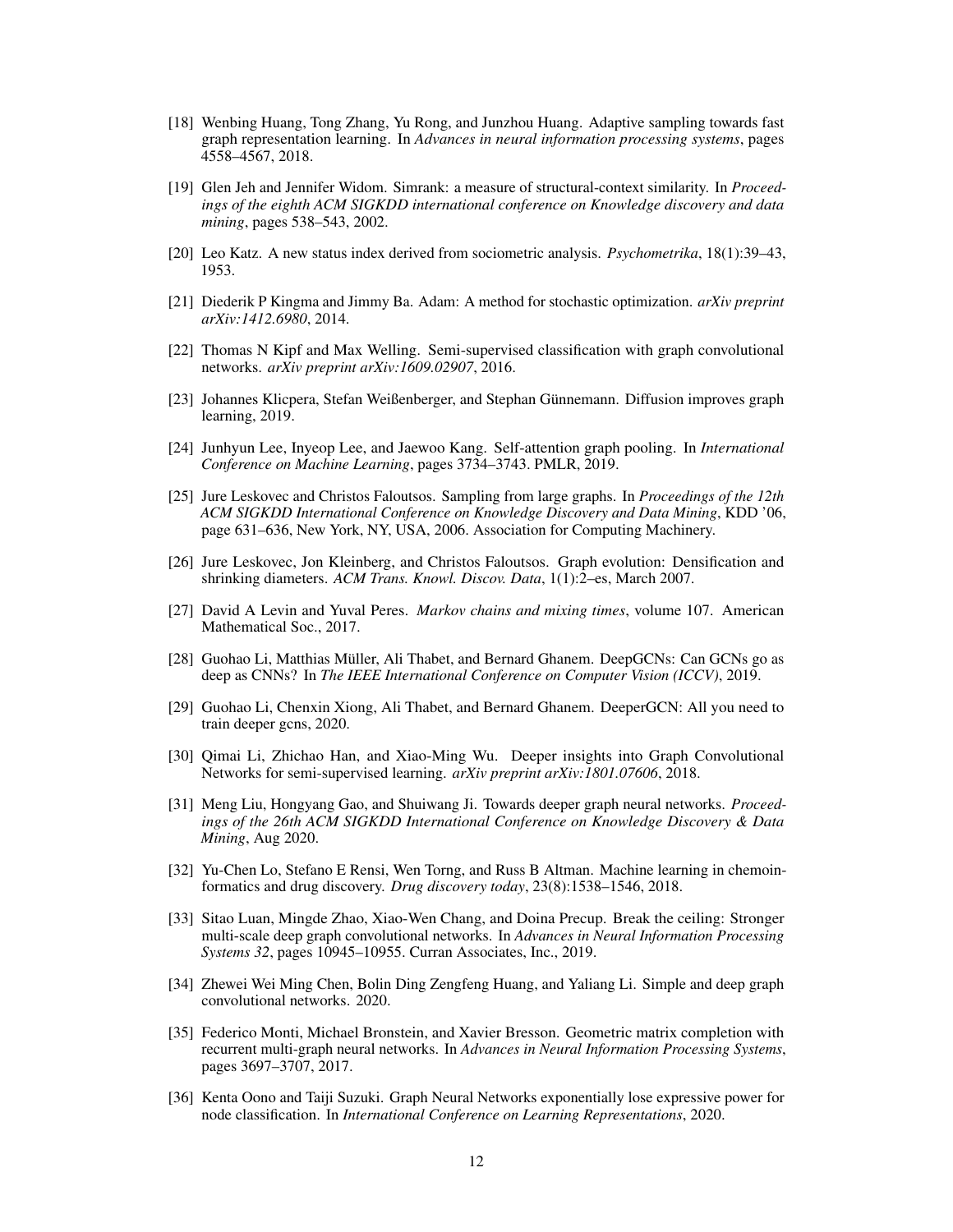- <span id="page-12-2"></span>[37] Aditya Pal, Chantat Eksombatchai, Yitong Zhou, Bo Zhao, Charles Rosenberg, and Jure Leskovec. PinnerSage: Multi-modal user embedding framework for recommendations at Pinterest. *Proceedings of the 26th ACM SIGKDD International Conference on Knowledge Discovery & Data Mining*, Aug 2020.
- <span id="page-12-4"></span>[38] Namyong Park, Andrey Kan, Xin Luna Dong, Tong Zhao, and Christos Faloutsos. Estimating node importance in knowledge graphs using graph neural networks. In *Proceedings of the 25th ACM SIGKDD International Conference on Knowledge Discovery & Data Mining*, pages 596–606, 2019.
- <span id="page-12-8"></span>[39] Yu Rong, Wenbing Huang, Tingyang Xu, and Junzhou Huang. DropEdge: Towards deep Graph Convolutional Networks on node classification. In *International Conference on Learning Representations*, 2020.
- <span id="page-12-3"></span>[40] Michael Schlichtkrull, Thomas N Kipf, Peter Bloem, Rianne Van Den Berg, Ivan Titov, and Max Welling. Modeling relational data with graph convolutional networks. In *European Semantic Web Conference*, pages 593–607. Springer, 2018.
- <span id="page-12-10"></span>[41] Nino Shervashidze, Pascal Schweitzer, Erik Jan Van Leeuwen, Kurt Mehlhorn, and Karsten M Borgwardt. Weisfeiler-lehman graph kernels. *Journal of Machine Learning Research*, 12(9), 2011.
- <span id="page-12-12"></span>[42] Nitish Srivastava, Geoffrey Hinton, Alex Krizhevsky, Ilya Sutskever, and Ruslan Salakhutdinov. Dropout: a simple way to prevent neural networks from overfitting. *The journal of machine learning research*, 15(1):1929–1958, 2014.
- <span id="page-12-5"></span>[43] Jonathan M Stokes, Kevin Yang, Kyle Swanson, Wengong Jin, Andres Cubillos-Ruiz, Nina M Donghia, Craig R MacNair, Shawn French, Lindsey A Carfrae, Zohar Bloom-Ackerman, et al. A deep learning approach to antibiotic discovery. *Cell*, 180(4):688–702, 2020.
- <span id="page-12-6"></span>[44] Petar Veličković, Guillem Cucurull, Arantxa Casanova, Adriana Romero, Pietro Liò, and Yoshua Bengio. Graph Attention Networks. In *International Conference on Learning Representations*, 2018.
- <span id="page-12-14"></span>[45] Minjie Wang, Da Zheng, Zihao Ye, Quan Gan, Mufei Li, Xiang Song, Jinjing Zhou, Chao Ma, Lingfan Yu, Yu Gai, Tianjun Xiao, Tong He, George Karypis, Jinyang Li, and Zheng Zhang. Deep graph library: A graph-centric, highly-performant package for graph neural networks, 2020.
- <span id="page-12-13"></span>[46] Xiao Wang, Meiqi Zhu, Deyu Bo, Peng Cui, Chuan Shi, and Jian Pei. AM-GCN: Adaptive multichannel graph convolutional networks. In *Proceedings of the 26th ACM SIGKDD International Conference on Knowledge Discovery & Data Mining*, KDD '20, page 1243–1253, New York, NY, USA, 2020. Association for Computing Machinery.
- <span id="page-12-11"></span>[47] Felix Wu, Tianyi Zhang, Amauri Holanda de Souza Jr, Christopher Fifty, Tao Yu, and Kilian Q Weinberger. Simplifying graph convolutional networks. *arXiv preprint arXiv:1902.07153*, 2019.
- <span id="page-12-0"></span>[48] Zonghan Wu, Shirui Pan, Fengwen Chen, Guodong Long, Chengqi Zhang, and Philip S. Yu. A comprehensive survey on graph neural networks. *IEEE Transactions on Neural Networks and Learning Systems*, 2020.
- <span id="page-12-7"></span>[49] Keyulu Xu, Weihua Hu, Jure Leskovec, and Stefanie Jegelka. How powerful are graph neural networks? *arXiv preprint arXiv:1810.00826*, 2018.
- <span id="page-12-9"></span>[50] Keyulu Xu, Chengtao Li, Yonglong Tian, Tomohiro Sonobe, Ken ichi Kawarabayashi, and Stefanie Jegelka. Representation learning on graphs with jumping knowledge networks, 2018.
- [51] Rex Ying, Dylan Bourgeois, Jiaxuan You, Marinka Zitnik, and Jure Leskovec. GNNExplainer: Generating explanations for graph neural networks, 2019.
- <span id="page-12-1"></span>[52] Rex Ying, Ruining He, Kaifeng Chen, Pong Eksombatchai, William L Hamilton, and Jure Leskovec. Graph convolutional neural networks for web-scale recommender systems. In *Proceedings of the 24th ACM SIGKDD International Conference on Knowledge Discovery & Data Mining*, pages 974–983, 2018.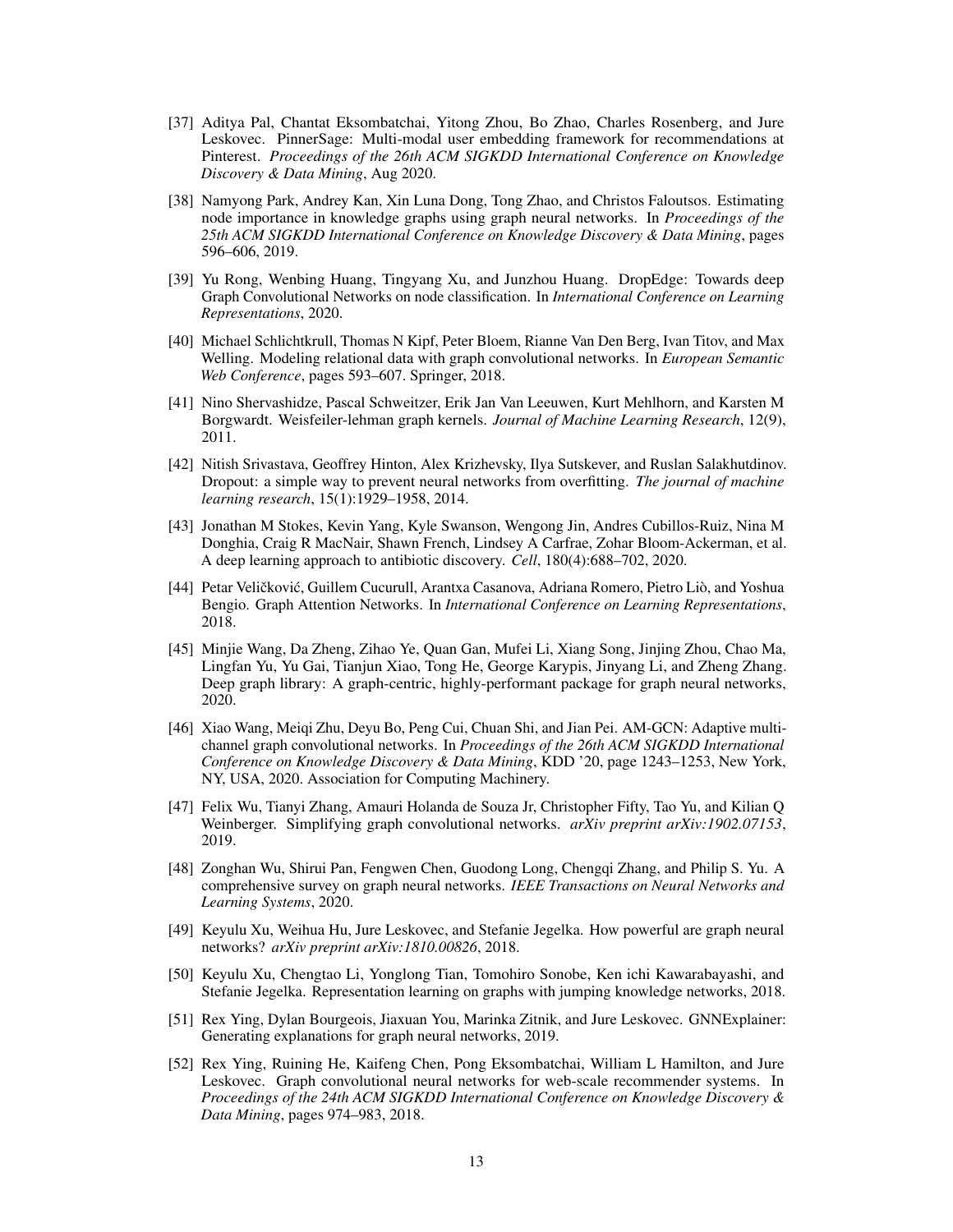- <span id="page-13-5"></span>[53] Jiaxuan You, Zhitao Ying, and Jure Leskovec. Design space for graph neural networks. In H. Larochelle, M. Ranzato, R. Hadsell, M. F. Balcan, and H. Lin, editors, *Advances in Neural Information Processing Systems*, volume 33, pages 17009–17021. Curran Associates, Inc., 2020.
- <span id="page-13-4"></span>[54] Hanqing Zeng, Hongkuan Zhou, Ajitesh Srivastava, Rajgopal Kannan, and Viktor Prasanna. Accurate, efficient and scalable graph embedding. In *2019 IEEE International Parallel and Distributed Processing Symposium (IPDPS)*, pages 462–471, 2019.
- <span id="page-13-2"></span>[55] Hanqing Zeng, Hongkuan Zhou, Ajitesh Srivastava, Rajgopal Kannan, and Viktor Prasanna. GraphSAINT: Graph sampling based inductive learning method. In *International Conference on Learning Representations*, 2020.
- <span id="page-13-8"></span>[56] Muhan Zhang and Yixin Chen. Link prediction based on graph neural networks. In *Advances in Neural Information Processing Systems*, pages 5165–5175, 2018.
- <span id="page-13-7"></span>[57] Muhan Zhang, Zhicheng Cui, Marion Neumann, and Yixin Chen. An end-to-end deep learning architecture for graph classification. In *Proceedings of the AAAI Conference on Artificial Intelligence*, volume 32, 2018.
- <span id="page-13-0"></span>[58] Shuai Zhang, Lina Yao, Aixin Sun, and Yi Tay. Deep learning based recommender system: A survey and new perspectives. *ACM Computing Surveys (CSUR)*, 52(1):1–38, 2019.
- <span id="page-13-1"></span>[59] Yuyu Zhang, Xinshi Chen, Yuan Yang, Arun Ramamurthy, Bo Li, Yuan Qi, and Le Song. Efficient probabilistic logic reasoning with graph neural networks, 2020.
- <span id="page-13-6"></span>[60] Lingxiao Zhao and Leman Akoglu. PairNorm: Tackling oversmoothing in gnns. In *International Conference on Learning Representations*, 2020.
- <span id="page-13-3"></span>[61] Difan Zou, Ziniu Hu, Yewen Wang, Song Jiang, Yizhou Sun, and Quanquan Gu. Layerdependent importance sampling for training deep and large graph convolutional networks. In H. Wallach, H. Larochelle, A. Beygelzimer, F. d'Alché-Buc, E. Fox, and R. Garnett, editors, *Advances in Neural Information Processing Systems*, volume 32. Curran Associates, Inc., 2019.

# Checklist

- 1. For all authors...
	- (a) Do the main claims made in the abstract and introduction accurately reflect the paper's contributions and scope? [Yes]
	- (b) Did you describe the limitations of your work? [Yes]
	- (c) Did you discuss any potential negative societal impacts of your work? [N/A]
	- (d) Have you read the ethics review guidelines and ensured that your paper conforms to them? [Yes]
- 2. If you are including theoretical results...
	- (a) Did you state the full set of assumptions of all theoretical results? [Yes]
	- (b) Did you include complete proofs of all theoretical results? [Yes] See appendix A.
- 3. If you ran experiments...
	- (a) Did you include the code, data, and instructions needed to reproduce the main experimental results (either in the supplemental material or as a URL)? [Yes] See the released code.
	- (b) Did you specify all the training details (e.g., data splits, hyperparameters, how they were chosen)? [Yes] See the released code. It contains all configurations.
	- (c) Did you report error bars (e.g., with respect to the random seed after running experiments multiple times)? [Yes]
	- (d) Did you include the total amount of compute and the type of resources used (e.g., type of GPUs, internal cluster, or cloud provider)? [No]
- 4. If you are using existing assets (e.g., code, data, models) or curating/releasing new assets...